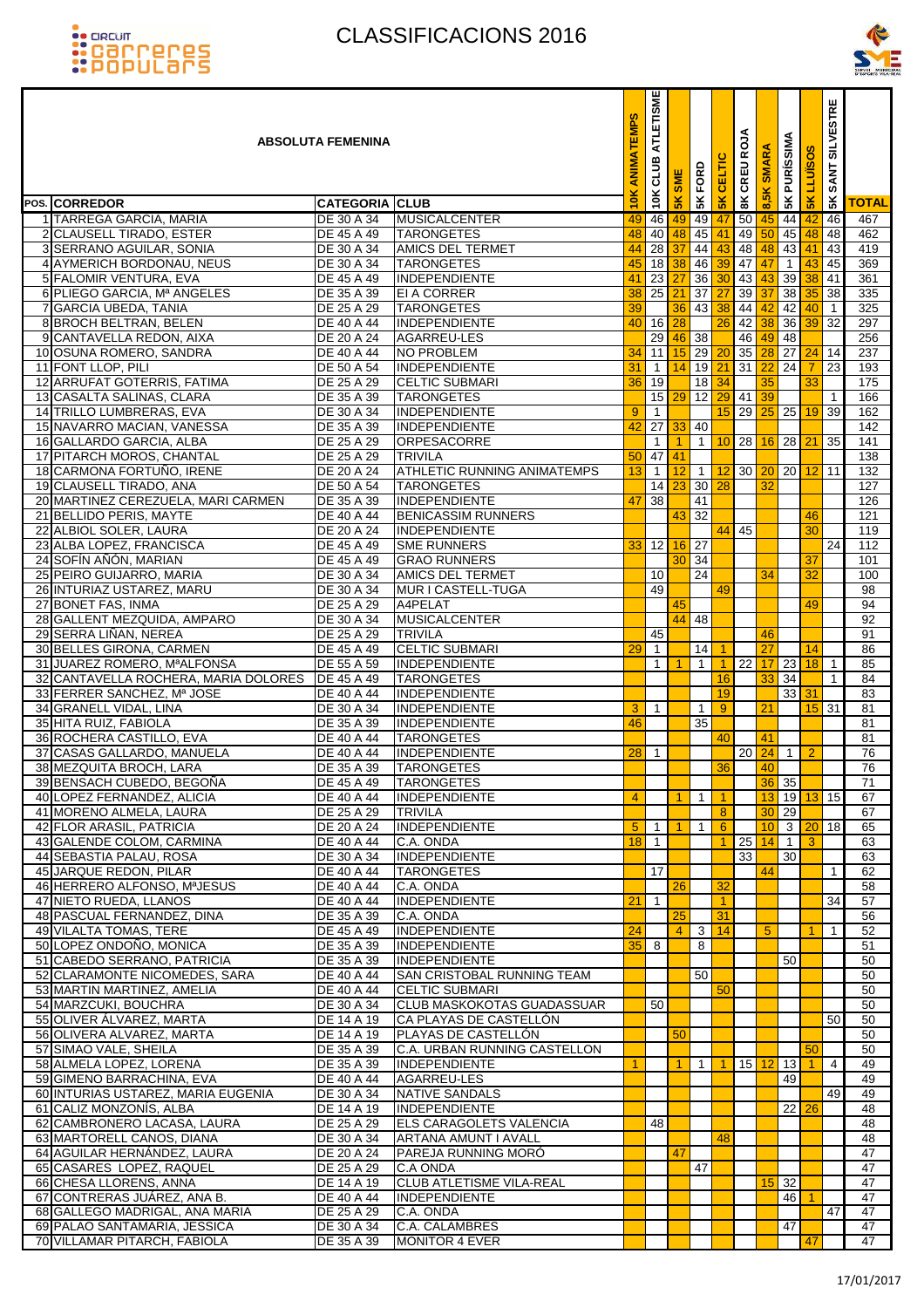



| <b>ABSOLUTA FEMENINA</b><br><b>CATEGORIA CLUB</b><br>DE 30 A 34<br><b>C.M. GR33</b> |                          |                                                     |                      | <b>ATLETISME</b><br>cLUB | <b>SK SME</b>        | <b>SK FORD</b>     | <b>SK CELTIC</b>     | <b>ROJA</b><br><b>BK CREU H</b> | <b>SMARA</b> | <b>5K PURÍSSIMA</b> | <b>LLUISO</b> | <b>SILVESTRE</b><br><b>SANT</b> |                                    |
|-------------------------------------------------------------------------------------|--------------------------|-----------------------------------------------------|----------------------|--------------------------|----------------------|--------------------|----------------------|---------------------------------|--------------|---------------------|---------------|---------------------------------|------------------------------------|
| <b>POS. CORREDOR</b>                                                                |                          |                                                     | $\frac{1}{2}$        | 10K                      |                      |                    |                      |                                 | 8,5K         |                     | $\frac{8}{5}$ | $\frac{1}{2}$                   | <b>TOTAL</b>                       |
| 71 MONTON ISERTE, MARIAM                                                            |                          |                                                     |                      |                          |                      |                    | 46                   |                                 |              |                     |               |                                 | 46                                 |
| 72 SANCHEZ LOPEZ, BEATRIZ                                                           | DE 30 A 34               | <b>INDEPENDIENTE</b>                                |                      |                          |                      | $\mathbf{1}$       |                      |                                 |              |                     | 45            |                                 | 46                                 |
| 73 ANADÓN, JOSE                                                                     | DE 40 A 44               | C.A. URBAN RUNNING CASTELLON                        |                      |                          |                      |                    | 45                   |                                 |              |                     |               |                                 | 45                                 |
| 74 ANEIROS, MARIA DEL MAR<br>75 ANTONINO YESTE, VERONICA                            | DE 40 A 44<br>DE 35 A 39 | <b>INDEPENDIENTE</b><br><b>CA LA VALL D'UIXO</b>    |                      | 44                       |                      | 21                 |                      |                                 |              |                     | 23            |                                 | 44<br>44                           |
| 76 ESPINOSA ARASA, LAURA                                                            | DE 30 A 34               | <b>TRIVILA</b>                                      |                      |                          |                      |                    |                      |                                 |              |                     | 44            |                                 | 44                                 |
| 77 MEDINA GARCIA, PURI                                                              | DE 45 A 49               | <b>TRILAVALL</b>                                    |                      |                          |                      |                    |                      |                                 |              |                     |               | 44                              | 44                                 |
| 78 CANO CORRAL, SONIA                                                               | DE 25 A 29               | <b>INDEPENDIENTE</b>                                | 43                   |                          |                      |                    |                      |                                 |              |                     |               |                                 | 43                                 |
| 79 GARI BALAGUER, NÜRIA                                                             | DE 14 A 19               | <b>INDEPENDIENTE</b>                                |                      |                          |                      |                    |                      |                                 |              | 21 22               |               |                                 | 43                                 |
| 80 MARTÍNEZ CABAÑAS, LAURA                                                          | <b>DE 14 A 19</b>        | INDEPENDIENTE                                       |                      | 43                       |                      |                    |                      |                                 |              |                     |               |                                 | 43                                 |
| 81 ALCALA ESCOIN, SONIA<br>82 ALTABELLA MIRA, M PILAR                               | DE 40 A 44<br>DE 35 A 39 | INDEPENDIENTE<br>CA LA VALL D UIXO                  |                      |                          | 10                   | 9                  | 42                   |                                 | 23           |                     |               |                                 | 42<br>42                           |
| 83 ARJONA VINUESA, ELENA                                                            | DE 14 A 19               | <b>DC SPORT</b>                                     |                      |                          |                      |                    |                      |                                 |              |                     |               | 42                              | 42                                 |
| 84 CERVERA MARTI, SANDRA                                                            | DE 35 A 39               | <b>C.M. GR33</b>                                    |                      |                          |                      | 42                 |                      |                                 |              |                     |               |                                 | 42                                 |
| 85 CUCHILLO GARCÍA, EVA                                                             | DE 40 A 44               | <b>AMICS DEL CLOT</b>                               |                      | 42                       |                      |                    |                      |                                 |              |                     |               |                                 | 42                                 |
| 86 FONT AGULLEIRO, ALEXANDRA                                                        | DE 25 A 29               | INDEPENDIENTE                                       |                      |                          |                      |                    |                      |                                 |              | 17 <sup>1</sup>     | 25            |                                 | 42                                 |
| 87 RUIZ MELGUIZO, SONIA                                                             | DE 25 A 29               | <b>TRIVILA</b>                                      |                      |                          | 42                   |                    |                      |                                 |              |                     |               |                                 | 42                                 |
| 88 BRIONES GONZALEZ, MIREIA                                                         | DE 30 A 34               | <b>C.D. NEVER STOP RUNNING</b>                      |                      | 41                       |                      |                    |                      |                                 |              |                     |               |                                 | 41                                 |
| 89 GUAL MONDRAGON, EVA<br>90 SEGARRA CERCOS, M.DOLORES                              | DE 35 A 39<br>DE 40 A 44 | <b>INDEPENDIENTE</b><br><b>INDEPENDIENTE</b>        |                      |                          |                      |                    | 24                   |                                 |              | 41                  |               | 17                              | 41<br>41                           |
| 91 ARENOS BALAGUER, MARIBEL                                                         | DE 45 A 49               | C.E. VINAROS                                        |                      |                          | 40                   |                    |                      |                                 |              |                     |               |                                 | 40                                 |
| 92 CUEVAS DEL SALTO, RAQUEL                                                         | DE 20 A 24               | INDEPENDIENTE                                       |                      |                          |                      |                    |                      |                                 |              |                     |               | 40                              | 40                                 |
| 93 GOMBAU JORGE, PEPA                                                               | DE 14 A 19               | <b>INDEPENDIENTE</b>                                |                      |                          |                      |                    |                      |                                 |              | 40                  |               |                                 | 40                                 |
| 94 MARTINEZ MUÑOZ, ELENA                                                            | DE 30 A 34               | <b>INDEPENDIENTE</b>                                |                      |                          |                      |                    |                      | 40                              |              |                     |               |                                 | 40                                 |
| 95 VIVES COLOM, INMACULADA                                                          | DE 40 A 44               | UNIO ATLETICA CASTELLO                              |                      | 9                        |                      | 31                 |                      |                                 |              |                     |               |                                 | 40                                 |
| 96 ARNAL FAUSTO, MARIA JOSE                                                         | DE 40 A 44               | AGARREU-LOS                                         |                      |                          | 39                   |                    |                      |                                 |              |                     |               |                                 | 39                                 |
| 97 CABEDO BALLESTER, ROSANA<br>98 CASTELLO SORRIBES, MARIA                          | DE 45 A 49<br>DE 35 A 39 | <b>LOS WHIPPETS</b><br><b>CEM ALQUERIES RUNNING</b> |                      |                          | 17                   | 39                 |                      |                                 |              |                     |               | 22                              | $\overline{39}$<br>$\overline{39}$ |
| 99 FERNANDEZ GARCÍA, ESTÍVALIZ                                                      | DE 35 A 39               | <b>TRAIL VILLAR CAJA RURAL</b>                      |                      | 39                       |                      |                    |                      |                                 |              |                     |               |                                 | 39                                 |
| 100 LOPEZ ARTUÑEDO, SANDRA                                                          | DE 25 A 29               | <b>CELTIC SUBMARI</b>                               | 22                   |                          |                      | 17                 |                      |                                 |              |                     |               |                                 | $\overline{39}$                    |
| 101 DASCALU, TEODORA                                                                | DE 30 A 34               | <b>INDEPENDIENTE</b>                                |                      |                          |                      |                    |                      | 38                              |              |                     |               |                                 | $\overline{38}$                    |
| 102 SOJO DAVO, ISABEL                                                               | DE 35 A 39               | <b>SME RUNNERS</b>                                  | $\blacktriangleleft$ |                          | $\blacktriangleleft$ | $\mathbf{1}$       | $\blacktriangleleft$ | 16                              | 1            | 10 <sup>1</sup>     |               | 6                               | $\overline{38}$                    |
| 103 CUBEDO GARCIA, VANESA                                                           | DE 35 A 39               | INDEPENDIENTE                                       |                      |                          |                      | 6                  |                      |                                 | 31           |                     |               |                                 | 37                                 |
| 104 LÓPEZ DEVIS, MJOSÉ                                                              | DE 40 A 44               | <b>5DEDOS VALENCIA</b>                              |                      | 37                       |                      |                    |                      |                                 |              |                     |               |                                 | $\overline{37}$                    |
| 105 MARTI GARCIA, LLEDO                                                             | DE 20 A 24               | INDEPENDIENTE                                       | 37                   |                          |                      |                    |                      |                                 |              |                     |               |                                 | $\overline{37}$                    |
| 106 NIETO, ANA ISABEL<br>107 ORELLANA GOMEZ, LIDIA                                  | DE 25 A 29<br>DE 30 A 34 | <b>INDEPENDIENTE</b><br><b>INFINITRI</b>            |                      |                          |                      |                    |                      | 37                              |              | 37                  |               |                                 | $\overline{37}$<br>37              |
| 108 RUBIO ROGLA, PALOMA                                                             | DE 25 A 29               | INDEPENDIENTE                                       |                      |                          |                      |                    |                      |                                 |              |                     |               | 37                              | 37                                 |
| 109 RUIZ CLAUSELL, MARIA                                                            |                          | DE 30 A 34 INDEPENDIENTE                            |                      |                          |                      |                    | $\overline{37}$      |                                 |              |                     |               |                                 | 37                                 |
| 110 FERNANDEZ PIQUER, MIRIAM                                                        | <b>DE 25 A 29</b>        | C.D. EVASION TEAM                                   |                      |                          |                      |                    |                      |                                 |              |                     | 36            |                                 | 36                                 |
| 111 FULLER, GLORIA                                                                  | <b>DE 40 A 44</b>        | DESNIVEL+TRAIL                                      |                      | 36                       |                      |                    |                      |                                 |              |                     |               |                                 | 36                                 |
| 112 ORELLANA POVEDA, VERONICA                                                       | DE 35 A 39               | INDEPENDIENTE                                       |                      |                          |                      |                    |                      | 36                              |              |                     |               |                                 | 36                                 |
| 113 SALGADO MONTOYA, PAULA ANDREA                                                   | DE 35 A 39<br>DE 45 A 49 | INDEPENDIENTE                                       |                      |                          | 35                   |                    |                      |                                 |              |                     |               | 36                              | 36                                 |
| 114 GILABERT ANTOLÍ, ROSA<br>115 PÉREZ HITA, CHENOA                                 | DE 14 A 19               | <b>BAIX MAESTRAT</b><br>PLAYAS DE CASTELLÓN         |                      |                          |                      |                    | 35                   |                                 |              |                     |               |                                 | 35<br>35                           |
| 116 SOS RIPOLLES, CARMEN                                                            | DE 40 A 44               | UNIO ATLETICA CASTELLO                              |                      | $\overline{35}$          |                      |                    |                      |                                 |              |                     |               |                                 | $\overline{35}$                    |
| 117 CALPE DONATE, MARIA                                                             | DE 30 A 34               | GIMNAS 39                                           |                      |                          | 34                   |                    |                      |                                 |              |                     |               |                                 | 34                                 |
| 118 COLOMINO LECHUGA, MARILO                                                        | DE 40 A 44               | C.A. URBAN RUNNING CASTELLON                        |                      | 34                       |                      |                    |                      |                                 |              |                     |               |                                 | 34                                 |
| 119 GARCIA GUAL, ASUN                                                               | DE 50 A 54               | <b>FOTOFUTUR</b>                                    |                      | $\mathbf{1}$             |                      | $\mathbf{1}$       | $\blacktriangleleft$ | 21                              | 8            |                     |               | $\mathbf{1}$                    | 34                                 |
| 120 GARCIA PELLICER, ANA                                                            | DE 35 A 39               | <b>INDEPENDIENTE</b>                                |                      |                          |                      |                    |                      | 34                              |              |                     |               |                                 | 34                                 |
| 121 GONGORA DOMÍNGUEZ, ENCARNI                                                      | DE 40 A 44               | <b>GRAO RUNNERS</b>                                 |                      |                          |                      |                    |                      |                                 |              |                     | 34            |                                 | 34                                 |
| 122 HERRERO RODILLA, MARIBEL<br>123 PONS CERCÓS, ANA                                | DE 40 A 44<br>DE 45 A 49 | C.A. ONDA<br><b>TARONGETES</b>                      |                      | 1                        | -1                   | 33<br>$\mathbf{1}$ |                      |                                 | 26           |                     | 6             |                                 | 34<br>$\overline{34}$              |
| 124 DE LA FUENTE, SUSANA                                                            | DE 35 A 39               | <b>INDEPENDIENTE</b>                                |                      |                          |                      |                    | 33                   |                                 |              |                     |               |                                 | $\overline{33}$                    |
| 125 MARTINEZ MARTINEZ, LUZ                                                          | DE 45 A 49               | <b>REDOLAT TEAM</b>                                 |                      | 33                       |                      |                    |                      |                                 |              |                     |               |                                 | 33                                 |
| 126 VAQUER FERRER, LOLES                                                            | DE 45 A 49               | <b>DEMATIMANANA</b>                                 | 15                   | $\overline{1}$           |                      | $\mathbf{1}$       | $\mathbf{1}$         | 12                              |              | $\mathbf{1}$        |               | $\mathbf{1}$                    | 33                                 |
| 127 ZUMAQUERO GARCIA, LORENA                                                        | DE 30 A 34               | <b>TRILAVALL</b>                                    |                      |                          |                      |                    |                      |                                 |              |                     |               | $33\overline{)}$                | 33                                 |
| 128 GUINOT FERNANDEZ, ARACELI                                                       | DE 20 A 24               | INDEPENDIENTE                                       |                      |                          |                      |                    |                      | 32                              |              |                     |               |                                 | 32                                 |
| 129 LAFUENTE SANZ, SANDRA                                                           | DE 25 A 29               | ORPESACORRE                                         |                      |                          | 32                   |                    |                      |                                 |              |                     |               |                                 | 32                                 |
| 130 PARRILLA RECUERO, LORENA<br>131 SANCHIS MIRALLES, ORETO                         | DE 25 A 29<br>DE 50 A 54 | ATHLETIC RUNNING ANIMATEMPS<br><b>SOM PASSATGE</b>  | 12                   | 32                       |                      | $\mathbf{1}$       |                      |                                 | 19           |                     |               |                                 | 32<br>$\overline{32}$              |
| 132 VICIANO MIRALLES, MONICA                                                        | DE 35 A 39               | LA CABRA DE LA PLANA                                | 32                   |                          |                      |                    |                      |                                 |              |                     |               |                                 | 32                                 |
| 133 BOU RAMBLA, TERESA                                                              | DE 50 A 54               | VILANOVA ALCOLEA                                    | 30                   |                          |                      | $\mathbf{1}$       |                      |                                 |              |                     |               |                                 | 31                                 |
| 134 CALVO PERALVO, EVA                                                              | DE 30 A 34               | <b>REDOLAT TEAM</b>                                 |                      | 31                       |                      |                    |                      |                                 |              |                     |               |                                 | $\overline{31}$                    |
| 135 GALLEGO IGLESIAS, BEATRIZ                                                       | DE 25 A 29               | <b>INDEPENDIENTE</b>                                |                      |                          |                      |                    |                      |                                 |              | 31                  |               |                                 | 31                                 |
| 136 GARCIA VICENT, NATI                                                             | DE 40 A 44               | ATHLETIC RUNNING ANIMATEMPS                         | 2 <sup>1</sup>       | $\overline{1}$           |                      |                    |                      | 26                              |              |                     |               | $\mathbf{1}$                    | 31                                 |
| 137 MATEU ROIG, MARIA                                                               | DE 25 A 29               | <b>ATMOSFERA SPORT P1</b>                           | $\blacktriangleleft$ |                          | 31                   |                    |                      |                                 |              |                     |               |                                 | 31                                 |
| 138 REDON ORTELLS, PILAR<br>139 MARTINEZ CASTILLO, VERONICA                         | DE 50 A 54<br>DE 35 A 39 | <b>INDEPENDIENTE</b><br>C.E. POBLA                  |                      | $\overline{1}$<br>30     | $\overline{1}$       |                    | $1\vert 5$           | 18                              | $\mathbf{1}$ | $\overline{1}$      |               | 1                               | 31<br>30                           |
| 140 USÓ GOTERRIS, INMA                                                              | DE 14 A 19               |                                                     |                      |                          |                      |                    |                      |                                 |              |                     |               | 30                              | 30                                 |
|                                                                                     |                          |                                                     |                      |                          |                      |                    |                      |                                 |              |                     |               |                                 |                                    |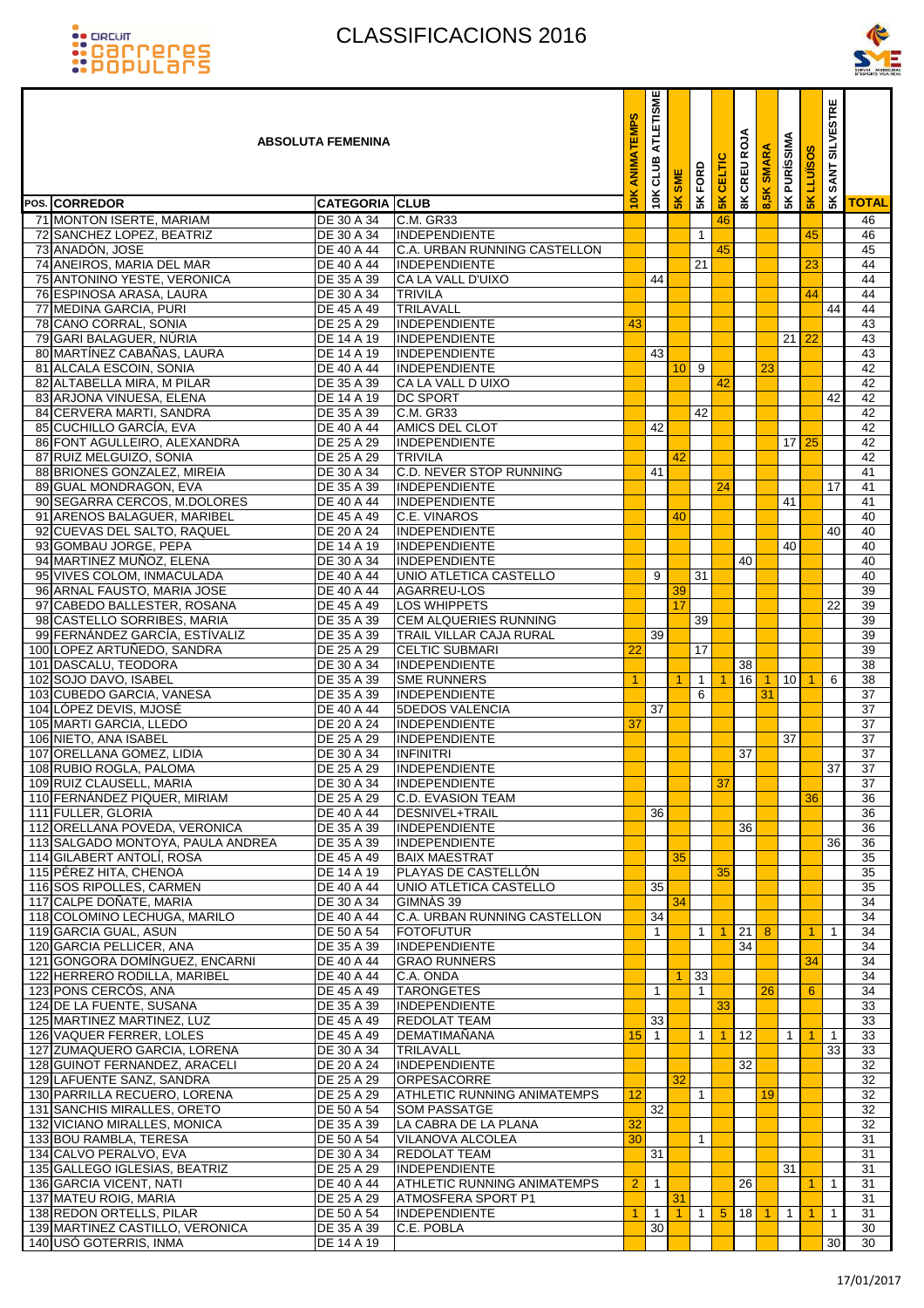



| <b>ABSOLUTA FEMENINA</b><br><b>CATEGORIA</b> CLUB<br>DE 14 A 19<br><b>TRIPUCOL</b><br><b>INDEPENDIENTE</b> |                          |                                              |                      | <b>ATLETISME</b><br><b>CLUB</b> | <b>SK SME</b>   | 5K FORD        | CELTIC               | <b>ROJA</b><br>8K CREU | <b>SMARA</b> | <b>5K PURÍSSIMA</b> | <b>LLUÏSOS</b> | <b>SILVESTRE</b><br><b>SANT</b> |                       |
|------------------------------------------------------------------------------------------------------------|--------------------------|----------------------------------------------|----------------------|---------------------------------|-----------------|----------------|----------------------|------------------------|--------------|---------------------|----------------|---------------------------------|-----------------------|
| <b>POS. CORREDOR</b>                                                                                       |                          |                                              | $\frac{1}{2}$        | 10K                             |                 |                | $\frac{1}{5}$        |                        | 8,5K         |                     | $\frac{1}{2}$  | $\frac{1}{2}$                   | <b>TOTAL</b>          |
| 141 BENLLOCH GOZALBO, LAURA                                                                                |                          |                                              |                      |                                 |                 |                |                      |                        |              |                     | 29             |                                 | 29                    |
| 142 HERRERO GALINDO, PILAR<br>143 PALLARES MONFERRER, ANA                                                  | DE 25 A 29<br>DE 14 A 19 | MELILLEROS DE VILA-REAL                      |                      |                                 |                 |                |                      |                        |              |                     | $18$ 11        | 29                              | 29<br>29              |
| 144 TALLANTE CASTRO, INMACULADA                                                                            | DE 20 A 24               |                                              |                      |                                 |                 |                |                      |                        | 29           |                     |                |                                 | 29                    |
| 145 CARBÓ CORTES, ANA                                                                                      | DE 35 A 39               | INDEPENDIENTE                                |                      |                                 |                 |                |                      |                        |              |                     |                | 28                              | $\overline{28}$       |
| 146 CARCELLER COLLADO, MINERVA                                                                             | DE 40 A 44               | <b>AMICS DEL CLOT</b>                        |                      |                                 |                 | 28             |                      |                        |              |                     |                |                                 | $\overline{28}$       |
| 147 MORENO RETAMAL, AIDA                                                                                   | DE 30 A 34               | INDEPENDIENTE                                |                      |                                 |                 |                |                      | 27                     |              |                     |                |                                 | 28                    |
| 148 TOMAS FERNANDEZ, EUGENIA                                                                               | DE 45 A 49               | INDEPENDIENTE                                |                      |                                 |                 |                |                      |                        |              |                     | 28             |                                 | $\overline{28}$       |
| 149 DONATE FERNANDEZ, AITANA<br>150 MATA ROMERO, CLARA                                                     | DE 14 A 19<br>DE 40 A 44 | <b>TRIVILA</b><br>INDEPENDIENTE              | 27                   |                                 |                 |                |                      |                        |              |                     |                | 8 19                            | 27<br>$\overline{27}$ |
| 151 MIRICA, MIRELA NICOLETA                                                                                | DE 35 A 39               | <b>INDEPENDIENTE</b>                         |                      |                                 | 1               |                | 1                    | 24                     |              |                     |                |                                 | 27                    |
| 152 SANTOS VICENT, ALEJANDRA                                                                               | DE 14 A 19               | <b>INDEPENDIENTE</b>                         |                      |                                 |                 |                |                      |                        |              |                     |                | 27                              | $\overline{27}$       |
| 153 TIBARY, NAIMA                                                                                          | DE 45 A 49               | <b>ATMOSFERA SPORT RUNNING</b>               |                      |                                 |                 |                |                      |                        |              |                     | 27             |                                 | 27                    |
| 154 GARCIA MARTINEZ, PILAR                                                                                 | DE 45 A 49               | C.A. L'ALCORA                                |                      |                                 |                 | 26             |                      |                        |              |                     |                |                                 | 26                    |
| 155 GIL FORTUÑO, MARIA                                                                                     | DE 40 A 44               | <b>CELTIC SUBMARI</b>                        | 26                   |                                 |                 |                |                      |                        |              |                     |                |                                 | 26                    |
| 156 MICO MASCAROS, CRISTINA<br>157 PIÑA CAMPAYO, ENCARNACIÓN                                               | DE 35 A 39<br>DE 35 A 39 | INDEPENDIENTE<br><b>MES QUILOMETRES ONDA</b> |                      |                                 |                 |                |                      |                        |              | 26                  |                | 26                              | 26<br>26              |
| 158 SAMPEDRO LLOPIS, LORENA                                                                                | DE 35 A 39               | <b>REDOLAT TEAM</b>                          |                      | 26                              |                 |                |                      |                        |              |                     |                |                                 | 26                    |
| 159 ARBOLEDAS CES, CATI                                                                                    | DE 40 A 44               | INDEPENDIENTE                                | $\overline{7}$       |                                 | 1               | $\overline{1}$ |                      |                        | 7            |                     |                | 8                               | 25                    |
| 160 CAMISÓN ALBA, MARIA                                                                                    | DE 20 A 24               | <b>INDEPENDIENTE</b>                         |                      |                                 |                 |                |                      |                        |              |                     |                | 25                              | $\overline{25}$       |
| 161 CARRO BOSQUE, MARTA                                                                                    | DE 45 A 49               | <b>ATMOSFERA SPORT RUNNING</b>               |                      |                                 |                 | 25             |                      |                        |              |                     |                |                                 | $\overline{25}$       |
| 162 ESCUDEROS JUAREZ, RUTH                                                                                 | DE 25 A 29               | <b>INDEPENDIENTE</b>                         | 25                   |                                 |                 |                |                      |                        |              |                     |                |                                 | $\overline{25}$       |
| 163 MORENO SOLER, MIREIA                                                                                   | DE 25 A 29               | <b>INDEPENDIENTE</b>                         |                      |                                 |                 |                | 25                   |                        |              |                     |                |                                 | $\overline{25}$<br>24 |
| 164 BES CARRASCO, YOLANDA<br>165 RIBES VERDIA, CLARA                                                       | DE 40 A 44<br>DE 45 A 49 | <b>REDOLAT TEAM</b><br>CLARAYJOSE C.A.ONDA   |                      | 24                              | 24              |                |                      |                        |              |                     |                |                                 | 24                    |
| 166 CERISUELO TIRADO, HELENA                                                                               | DE 30 A 34               | <b>INDEPENDIENTE</b>                         |                      |                                 |                 |                | 23                   |                        |              |                     |                |                                 | 23                    |
| 167 HARZY CHENTOUF, NIHAL                                                                                  | DE 30 A 34               | <b>NOULAS</b>                                |                      |                                 |                 | 23             |                      |                        |              |                     |                |                                 | $\overline{23}$       |
| 168 LLOP RIPOLLES, PILAR                                                                                   | DE 25 A 29               | <b>INDEPENDIENTE</b>                         |                      |                                 |                 |                | $\overline{2}$       |                        |              |                     |                | 21                              | 23                    |
| 169 VELASCO BECERRA, MARIELA                                                                               | DE 25 A 29               | <b>INDEPENDIENTE</b>                         |                      |                                 |                 |                |                      | 23                     |              |                     |                |                                 | 23                    |
| 170 VILLANUEVA ANACLETO, RAQUEL                                                                            | DE 30 A 34               | INDEPENDIENTE                                | 23                   |                                 |                 |                |                      |                        |              |                     |                |                                 | $\overline{23}$       |
| 171 ALMELA MASIP, NEUS<br>172 DIAZ GARZON, GEMA                                                            | DE 14 A 19<br>DE 25 A 29 | <b>INDEPENDIENTE</b><br><b>INDEPENDIENTE</b> |                      |                                 | 22              |                | 22                   |                        |              |                     |                |                                 | 22<br>$\overline{22}$ |
| 173 GARCIA SERRANO, ANA                                                                                    | DE 40 A 44               | <b>TRIVILA</b>                               |                      |                                 | 11              |                |                      |                        | 11           |                     |                |                                 | 22                    |
| 174 LLEONART VIVES, MARIA JOSE                                                                             | DE 55 A 59               | <b>BENICASSIM RUNNERS</b>                    |                      |                                 | 18              | 4              |                      |                        |              |                     |                |                                 | 22                    |
| 175 PITARCH BADAL, MARIA INMACULADA                                                                        | DE 50 A 54               | UNIO ATLETICA CASTELLO                       |                      | $\overline{22}$                 |                 |                |                      |                        |              |                     |                |                                 | $\overline{22}$       |
| 176 BELLMUNT SANJUAN, MARISA                                                                               | DE 40 A 44               | <b>SME RUNNERS</b>                           | $\blacktriangleleft$ | $\mathbf{1}$                    | $\mathbf{1}$    | $\overline{1}$ | $\blacktriangleleft$ |                        | $\mathbf{1}$ | 9                   |                | 5                               | $\overline{21}$       |
| 177 GONELL COLONQUES, NOEMI                                                                                | DE 14 A 19               | <b>INDEPENDIENTE</b>                         |                      |                                 |                 |                |                      |                        |              | $\mathbf{1}$        |                | 20                              | 21                    |
| 178 NAVARRETE GASPAR, SONIA<br>179 CLARAMONTE LLOMBART, MARIA JOSE                                         | DE 40 A 44               | <b>C.E POBLA</b><br>DE 40 A 44   INDEPENDENT |                      | 21<br>$\overline{1}$            |                 | $\overline{1}$ |                      |                        | 18           |                     |                |                                 | 21<br>20              |
| 180 FLOR PRADES, MARIA                                                                                     | DE 45 A 49               | INDEPENDIENTE                                |                      |                                 |                 | 20             |                      |                        |              |                     |                |                                 | 20                    |
| 181 LOPEZ LIERN, SANDRA                                                                                    | DE 40 A 44               | <b>C.D. NEVER STOP RUNNING</b>               |                      | 20                              |                 |                |                      |                        |              |                     |                |                                 | 20                    |
| 182 MUÑOZ NICOLAU, RAQUEL                                                                                  | DE 25 A 29               | <b>TRIATLÓN ALTO PALANCIA</b>                |                      |                                 | $\overline{20}$ |                |                      |                        |              |                     |                |                                 | $\overline{20}$       |
| 183 RUBERT MARTINEZ, SONIA                                                                                 | DE 30 A 34               | INDEPENDIENTE                                | 20                   |                                 |                 |                |                      |                        |              |                     |                |                                 | 20                    |
| 184 SOLER, MIRIAM                                                                                          | DE 45 A 49               | <b>CELTIC SUBMARI</b>                        |                      |                                 |                 | 15             |                      |                        |              |                     | 5              |                                 | 20                    |
| 185 ANTONINO QUERALT, AÏDA<br>186 COSTA LOPEZ, ROSA                                                        | DE 25 A 29<br>DE 35 A 39 | <b>INDEPENDIENTE</b><br>INDEPENDIENTE        | $\overline{1}$       |                                 |                 |                |                      | 19<br>17               |              |                     |                |                                 | 19<br>19              |
| 187 NICOLAU IBANEZ, SACRA                                                                                  | DE 55 A 59               | <b>CLUB ATLETISMO ALTURA</b>                 |                      |                                 | 19              |                |                      |                        |              |                     |                |                                 | $\overline{19}$       |
| 188 WALIÑO NAVARRO, SONIA                                                                                  | DE 30 A 34               | INDEPENDIENTE                                | 19                   |                                 |                 |                |                      |                        |              |                     |                |                                 | 19                    |
| 189 GALENDE COLOM, MATILDE                                                                                 | DE 40 A 44               | INDEPENDIENTE                                | 17                   |                                 |                 |                | $\mathbf{1}$         |                        |              |                     |                |                                 | $\overline{18}$       |
| 190 RODRIGO RIBELLES, TERINA                                                                               | DE 35 A 39               | <b>INDEPENDIENTE</b>                         |                      |                                 |                 |                | 18                   |                        |              |                     |                |                                 | 18                    |
| 191 IZQUIERDO GASPAR, CRISTINA<br>192 ORERO PESUDO, MARIA                                                  | DE 25 A 29<br>DE 14 A 19 | INDEPENDIENTE<br><b>TRIVILA</b>              |                      |                                 |                 |                | 17                   |                        |              | 16 <sup>1</sup>     | -1             |                                 | 17<br>17              |
| 193 ORTELLS ROMERO, JUDIT                                                                                  | DE 14 A 19               | <b>TRIVILA</b>                               |                      |                                 |                 |                |                      |                        |              |                     | 17             |                                 | $\overline{17}$       |
| 194 PITARCH PIQUER, MARIA                                                                                  | DE 30 A 34               | <b>INDEPENDIENTE</b>                         | $\blacktriangleleft$ | $\mathbf{1}$                    |                 |                | $\blacktriangleleft$ | 13                     |              |                     |                |                                 | $\overline{17}$       |
| 195 GUTIERRZ PALACIOS, XARA                                                                                | DE 35 A 39               |                                              |                      |                                 |                 |                |                      |                        |              |                     |                | 16                              | 16                    |
| 196 LLUCH PONS, M.CARMEN                                                                                   | DE 50 A 54               | <b>GRAO RUNNERS</b>                          |                      |                                 |                 |                |                      |                        |              |                     | 16             |                                 | 16                    |
| 197 PARRA ESCRIG, ANDREA                                                                                   | DE 20 A 24               | <b>FOTO FUTUR</b>                            |                      |                                 |                 | 16             |                      |                        |              |                     |                |                                 | 16                    |
| 198 PUCHE BORRAS, MAITE                                                                                    | DE 35 A 39               | <b>INDEPENDIENTE</b>                         | 16<br>14             |                                 |                 |                |                      |                        |              |                     |                |                                 | 16                    |
| 199 BELTRAN MUNOZ, SOFIA<br>200 MARCO SERRANO, MARIA EUGENIA                                               | DE 14 A 19<br>DE 25 A 29 | <b>TARONGETES</b><br>INDEPENDIENTE           |                      |                                 |                 |                | $\blacktriangleleft$ |                        |              | 15                  |                |                                 | 15<br>15              |
| 201 AMELA LLOBET, BEATRIZ                                                                                  | DE 25 A 29               | <b>INDEPENDIENTE</b>                         |                      |                                 |                 |                |                      |                        |              | 14                  |                |                                 | 14                    |
| 202 CASTILLO LOPEZ, SUSI                                                                                   | DE 30 A 34               | INDEPENDIENTE                                |                      |                                 |                 | $\mathbf{1}$   | 13                   |                        |              |                     |                |                                 | 14                    |
| 203 GARCIA GARCIA, MARTA                                                                                   | DE 40 A 44               | <b>TARONGETES</b>                            |                      | 13                              |                 |                | $\blacktriangleleft$ |                        |              |                     |                |                                 | 14                    |
| 204 PITARCH CABANES, CONCHÍN                                                                               | DE 40 A 44               | <b>TARONGETES</b>                            |                      | 1                               |                 |                | $\blacktriangleleft$ |                        |              |                     |                | 12                              | 14                    |
| 205 VILLAR CABEDO, MARIA JOSÉ<br>206 COSTA LOPEZ, ROSA                                                     | DE 40 A 44<br>DE 35 A 39 | <b>INDEPENDIENTE</b>                         |                      |                                 |                 |                |                      | 14                     |              |                     |                |                                 | 14<br>13              |
| 207 FORCADELL SAPORT, LLEDÓ                                                                                | DE 55 A 59               | L'OVELLA CORRE                               |                      |                                 | 13              |                |                      |                        |              |                     |                | 13                              | 13                    |
| 208 JIMENEZ LOPEZ, YOLANDA                                                                                 | DE 40 A 44               | <b>DESNIVEL+ TRAIL</b>                       |                      |                                 |                 | 13             |                      |                        |              |                     |                |                                 | 13                    |
| 209 NICOLETA MIRICA, MIRELA                                                                                | DE 35 A 39               | <b>INDEPENDIENTE</b>                         |                      |                                 |                 |                |                      |                        |              | 12                  |                | $\mathbf{1}$                    | 13                    |
| 210 BROCH CALZADO, IRENE                                                                                   | DE 25 A 29               | INDEPENDIENTE                                |                      |                                 |                 |                | 1                    | 11                     |              |                     |                |                                 | $12 \overline{ }$     |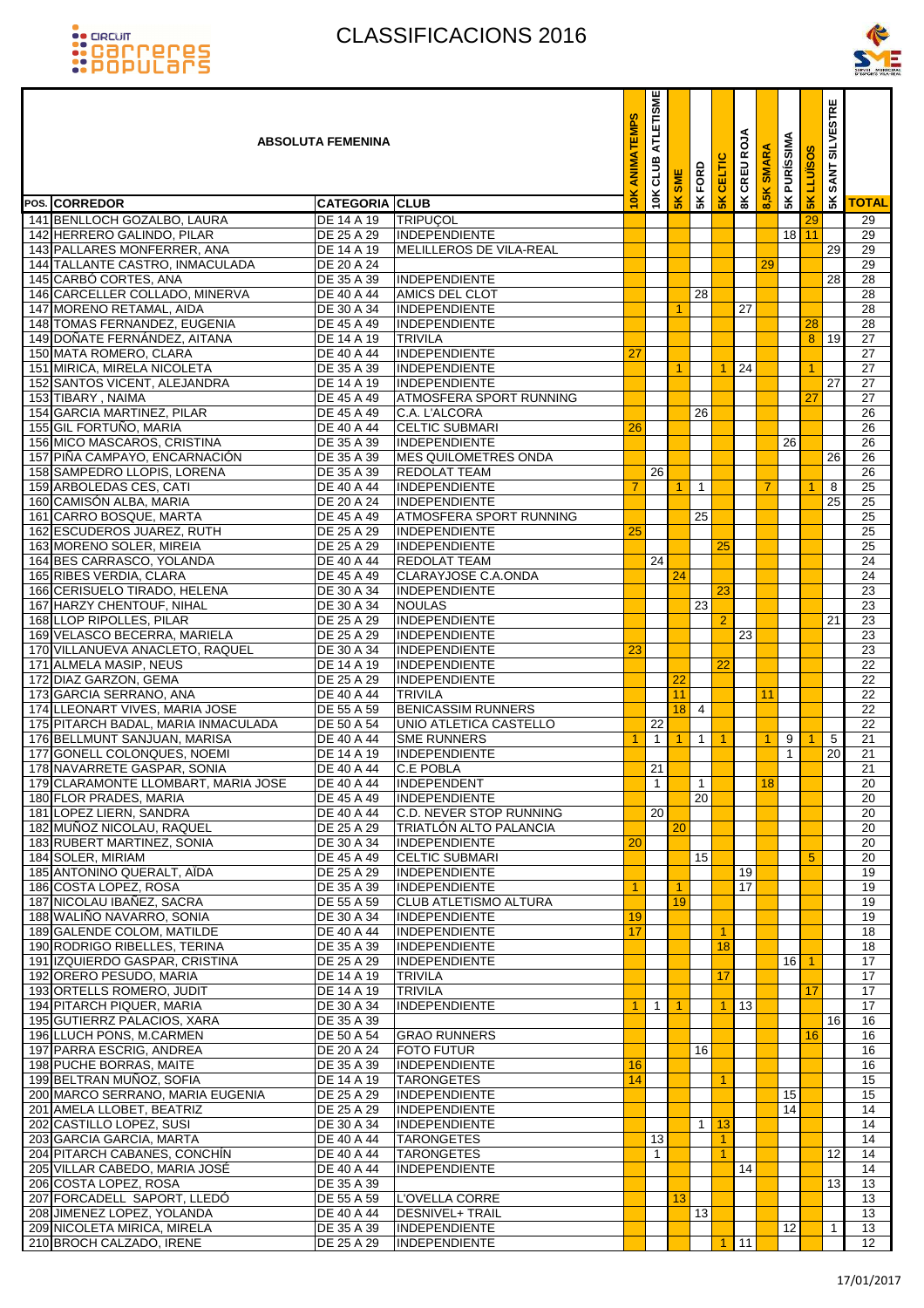



| <b>ABSOLUTA FEMENINA</b><br>POS. CORREDOR<br><b>CATEGORIA</b> CLUB<br>211 BALAGUER MARTINEZ, SHEILA<br>INDEPENDIENTE<br>DE 30 A 34<br>DE 30 A 34<br><b>INDEPENDIENTE</b> |                          |                                               | EMPS<br>Š<br>₹<br>$\frac{10}{5}$ | ATLETISME<br><b>CLUB</b><br>10K | <b>SME</b><br>$\frac{1}{10}$ | <b>SK FORD</b> | <b>5K CELTIC</b>     | 8K CREU ROJA   | ⋖<br>8,5K SMAR       | 5K PURÍSSIMA                 | <b>LLUISOS</b><br>$\frac{1}{2}$ | <b>SILVESTRE</b><br>SANT:<br>5K | <b>TOTAL</b>        |
|--------------------------------------------------------------------------------------------------------------------------------------------------------------------------|--------------------------|-----------------------------------------------|----------------------------------|---------------------------------|------------------------------|----------------|----------------------|----------------|----------------------|------------------------------|---------------------------------|---------------------------------|---------------------|
|                                                                                                                                                                          |                          |                                               |                                  |                                 |                              |                |                      |                |                      | 11                           |                                 |                                 | 11                  |
| 212 BARBA JIMENEZ, SANDRA                                                                                                                                                |                          |                                               |                                  |                                 |                              | 11             |                      |                |                      |                              |                                 |                                 | 11                  |
| 213 LOZANO YESTE, BEATRIZ                                                                                                                                                | DE 25 A 29               | <b>INDEPENDIENTE</b>                          |                                  |                                 | $\mathbf{1}$                 |                |                      | $\mathbf{1}$   | 9                    |                              |                                 |                                 | 11                  |
| 214 SALAZAR, FERNANDA                                                                                                                                                    | DE 30 A 34               | INDEPENDIENTE                                 | 11                               |                                 |                              |                |                      |                |                      |                              |                                 |                                 | 11                  |
| 215 ZARAGOZA BELTRÁN, M. JOSÉ                                                                                                                                            | DE 45 A 49               | <b>INDEPENDIENTE</b>                          |                                  |                                 |                              |                | 11                   |                |                      |                              |                                 |                                 | 11                  |
| 216 DEVESA GIRONA, DIANA                                                                                                                                                 | DE 30 A 34               | <b>INDEPENDIENTE</b>                          |                                  |                                 |                              |                |                      |                |                      |                              | 10                              |                                 | 10                  |
| 217 LOPEZ JAEN, SONIA<br>218 MONPO BELDA, NOELIA                                                                                                                         | DE 35 A 39<br>DE 40 A 44 | INDEPENDIENTE                                 |                                  |                                 |                              |                |                      | 10             |                      |                              |                                 | 10                              | 10<br>10            |
| 219 MOYA RODRIGUEZ, MARIA DEL PILAR                                                                                                                                      | DE 35 A 39               | <b>EVASION RUNNING CASTELLON</b>              |                                  |                                 |                              | 10             |                      |                |                      |                              |                                 |                                 | 10                  |
| 220 MUÑOZ DURAN, TERESA                                                                                                                                                  | DE 40 A 44               | <b>TARONGETES</b>                             | 10                               |                                 |                              |                |                      |                |                      |                              |                                 |                                 | 10                  |
| 221 PEDROS PINON, MARIA DE LOS DESAMPARADE 30 A 34                                                                                                                       |                          | INDEPENDENT                                   | $\blacktriangleleft$             | $\mathbf{1}$                    | 1                            | $\overline{1}$ | $\blacktriangleleft$ | $\mathbf{1}$   | 1                    | $\mathbf{1}$                 |                                 | $\mathbf{1}$                    | 10                  |
| 222 SALVADOR FERRER, EVA                                                                                                                                                 | DE 45 A 49               | <b>SME RUNNERS</b>                            | $\mathbf{1}$                     | 1                               | $\mathbf{1}$                 | $\overline{1}$ | $\blacktriangleleft$ | $\mathbf{1}$   | $\blacktriangleleft$ | $\mathbf{1}$                 |                                 | $\mathbf{1}$                    | 10                  |
| 223 CACERES, SORAYA                                                                                                                                                      | DE 25 A 29               | <b>TRILAVALL</b>                              |                                  |                                 |                              |                |                      |                |                      |                              |                                 | 9                               | 9                   |
| 224 GABALDON, MARIA JESUS<br>225 MEZQUITA MULET, SUSANA                                                                                                                  | DE 40 A 44<br>DE 40 A 44 | <b>RETA</b><br><b>SOM ESPORT</b>              | 6                                | $\mathbf{1}$                    | $\overline{9}$               | $\overline{1}$ |                      |                |                      |                              |                                 |                                 | 9<br>9              |
| 226 MOTA, CHARO                                                                                                                                                          | DE 45 A 49               | <b>INDEPENDIENTE</b>                          |                                  |                                 | $\mathbf{1}$                 |                |                      | 9              |                      |                              |                                 |                                 | 9                   |
| 227 NAVARRO TENA, NEU                                                                                                                                                    | DE 30 A 34               | <b>INDEPENDIENTE</b>                          | $\blacktriangleleft$             |                                 |                              |                |                      | 8              |                      |                              |                                 |                                 | $\overline{9}$      |
| 228 PALAU MUNDO, PALOMA                                                                                                                                                  | DE 45 A 49               | <b>SME RUNNERS</b>                            | $\blacktriangleleft$             | $\mathbf{1}$                    | $\mathbf{1}$                 | $\overline{1}$ | $\blacktriangleleft$ | $\mathbf{1}$   | $\mathbf{1}$         | $\mathbf{1}$                 | $\blacktriangleleft$            |                                 | 9                   |
| 229 PEREZ CORACHAN, INMA                                                                                                                                                 | DE 45 A 49               | <b>ATHLETIC RUNNING ANIMATEMPS</b>            | $\blacktriangleleft$             | 1                               | 1                            |                | $\blacktriangleleft$ | $\mathbf{1}$   | 1.                   | $\mathbf{1}$                 | -1.                             | 1                               | 9                   |
| 230 ZUBIRIA FERRIOLS, EDURNE                                                                                                                                             | DE 35 A 39               | <b>INDEPENDIENTE</b>                          |                                  |                                 |                              |                |                      |                |                      |                              | 9                               |                                 | 9                   |
| 231 MEDINA LAZARO, ANA BELEN                                                                                                                                             | DE 25 A 29               | INDEPENDIENTE                                 | 8                                |                                 |                              |                |                      |                |                      |                              |                                 |                                 | 8                   |
| 232 PESUDO USO, ESTELA                                                                                                                                                   | DE 14 A 19               | <b>INDEPENDIENTE</b>                          |                                  |                                 |                              |                |                      |                |                      | 8                            |                                 |                                 | 8                   |
| 233 RAMIREZ CENTELLES, EVA<br>234 LANDETE CASTELL, NURIA                                                                                                                 | DE 25 A 29<br>DE 35 A 39 | C.A. ONDA<br>INDEPENDIENTE                    |                                  |                                 | 8<br>1                       |                |                      | 6              |                      |                              |                                 |                                 | 8<br>$\overline{7}$ |
| 235 NAVARRO GAYA, ROSER                                                                                                                                                  | DE 25 A 29               | INDEPENDIENTE                                 |                                  |                                 |                              |                | $\overline{7}$       |                |                      |                              |                                 |                                 | $\overline{7}$      |
| 236 PARRA RODIEL, MARIA                                                                                                                                                  | DE 25 A 29               | INDEPENDIENTE                                 |                                  |                                 |                              |                |                      |                |                      |                              |                                 | 7                               | $\overline{7}$      |
| 237 PIRES MARTINEZ, GLORIA                                                                                                                                               | DE 40 A 44               | INDEPENDIENTE                                 |                                  |                                 |                              | $\overline{7}$ |                      |                |                      |                              |                                 |                                 | $\overline{7}$      |
| 238 SAN MARTÍN MARÍN, ELVIRA                                                                                                                                             | DE 30 A 34               | <b>C.A.POBLATS MARÍTIMS</b>                   |                                  | $\overline{7}$                  |                              |                |                      |                |                      |                              |                                 |                                 | $\overline{7}$      |
| 239 SANCHEZ ARNAL, MAITE                                                                                                                                                 | DE 40 A 44               | <b>INDEPENDIENTE</b>                          |                                  |                                 |                              |                |                      |                |                      |                              |                                 |                                 | $\overline{7}$      |
| 240 TORRES, TERESA                                                                                                                                                       | DE 30 A 34               | <b>INDEPENDIENTE</b>                          |                                  |                                 |                              |                |                      | $\overline{7}$ |                      |                              |                                 |                                 | $\overline{7}$      |
| 241 TRILLES VALLES, CLAUDIA                                                                                                                                              | DE 14 A 19               | INDEPENDIENTE                                 |                                  |                                 |                              |                |                      |                |                      | $\overline{7}$               | 4                               |                                 | $\overline{7}$<br>6 |
| 242 ARBOLES ABAD, ESTER<br>243 HERNANDEZ RODENAS, ROSA ANA                                                                                                               | DE 40 A 44<br>DE 50 A 54 | <b>INDEPENDENT</b><br>C.D. NEVER STOP RUNNING |                                  | 2<br>6                          |                              |                |                      |                |                      |                              |                                 |                                 | 6                   |
| 244 SANCHIS MEZQUITA, ANA                                                                                                                                                | DE 35 A 39               | <b>XESPA.COM</b>                              |                                  |                                 |                              |                |                      |                | 6                    |                              |                                 |                                 | 6                   |
| 245 TRILLES VALLES, AINA                                                                                                                                                 | DE 14 A 19               | <b>INDEPENDIENTE</b>                          |                                  |                                 |                              |                |                      |                |                      | 6                            |                                 |                                 | 6                   |
| 246 VAREA GIL, ROSA MARIA                                                                                                                                                | DE 35 A 39               | TIM VURROU 3000!!!                            |                                  |                                 | 6                            |                |                      |                |                      |                              |                                 |                                 | 6                   |
| 247 VIDAL MONFERRER, ROSER                                                                                                                                               | DE 45 A 49               | CENTRE EXCURSIONISTA VILA-REAL                |                                  |                                 | 1.                           |                | $\blacktriangleleft$ | 2              |                      | $\mathbf{1}$                 |                                 | 1                               | 6                   |
| 248 ALFARO CASTILLO, MARTA                                                                                                                                               | DE 25 A 29               | <b>INDEPENDIENTE</b>                          |                                  |                                 |                              |                |                      |                |                      | $\overline{5}$               |                                 |                                 | 5                   |
| 249 CHABRERA FERRER, MACARENA<br>250 GARCIA HARO, BEATRIZ                                                                                                                | DE 40 A 44<br>DE 30 A 34 | <b>TARONGETES</b><br>INDEPENDIENTE            |                                  | $\overline{\phantom{a}}$        |                              | 13<br>5        |                      |                |                      |                              |                                 |                                 | 5 <sup>7</sup><br>5 |
| 251 MONFERRER SALES, Mª DOLORES                                                                                                                                          | DE 45 A 49               | CA URBAN RUNNING CASTELLON                    |                                  |                                 |                              |                |                      | 5              |                      |                              |                                 |                                 | 5                   |
| 252 MUNDÓ CALDUCH, DELFINA                                                                                                                                               | DE 45 A 49               | <b>CELTIC SUBMARI</b>                         |                                  |                                 |                              |                |                      | $\overline{4}$ |                      |                              | 1                               |                                 | 5                   |
| 253 SANCHEZ CERDA, PATRICIA                                                                                                                                              | DE 30 A 34               | C.D. NEVER STOP RUNNING                       |                                  | $\overline{5}$                  |                              |                |                      |                |                      |                              |                                 |                                 | 5                   |
| 254 SOLER MARTINEZ, MªJOSE                                                                                                                                               | DE 55 A 59               | <b>SME RUNNERS</b>                            |                                  | $\mathbf{1}$                    | $\mathbf{1}$                 | $\mathbf{1}$   | $\overline{1}$       |                | 1                    |                              |                                 |                                 | 5                   |
| 255 TEN MONTILLA, ANDREA                                                                                                                                                 | DE 35 A 39               | INDEPENDIENTE                                 |                                  |                                 | 5 <sup>5</sup>               |                |                      |                |                      |                              |                                 |                                 | 5                   |
| 256 FERRANDIS GAVARA, MAIKA                                                                                                                                              | DE 35 A 39               | <b>FAM RUN</b><br><b>INDEPENDIENTE</b>        |                                  |                                 | $\mathbf{1}$                 | $\overline{1}$ |                      |                |                      | 2                            |                                 |                                 | $\overline{4}$<br>4 |
| 257 LOPEZ MONTOLIO, LORENA<br>258 MOLINER SÁNCHEZ, CARMEN                                                                                                                | DE 40 A 44<br>DE 35 A 39 | INDEPENDIENTE                                 |                                  |                                 |                              | $\mathbf{1}$   | $\overline{1}$       |                | 1.<br>$\overline{4}$ | $\overline{1}$               |                                 |                                 | 4                   |
| 259 NOVALBOS CELMA, LUISA                                                                                                                                                | DE 45 A 49               | <b>TARONGETES</b>                             |                                  |                                 |                              |                | 4                    |                |                      |                              |                                 |                                 | $\overline{4}$      |
| 260 PÉREZ HUERTA, MARI CARMEN                                                                                                                                            | DE 40 A 44               | <b>ATLETISME SAGUNT</b>                       |                                  | 4                               |                              |                |                      |                |                      |                              |                                 |                                 | 4                   |
| 261 PLASENCIA LOZANO, CARMEN LUCIA                                                                                                                                       | DE 30 A 34               | <b>INDEPENDENT</b>                            |                                  | 1                               |                              |                |                      |                | 3                    |                              |                                 |                                 | 4                   |
| 262 SANMARTIN OLIVER, GEMA                                                                                                                                               | DE 45 A 49               | INDEPENDIENTE                                 |                                  |                                 |                              |                |                      |                |                      | 4                            |                                 |                                 | 4                   |
| 263 BALAGUER MORENO, ANDREA                                                                                                                                              | DE 30 A 34               | AMICS DEL TERMET                              |                                  | 1                               |                              | $\overline{1}$ | $\overline{1}$       |                |                      |                              |                                 |                                 | 3                   |
| 264 BURCHES RAMON, SORAYA                                                                                                                                                | DE 35 A 39               | HNOS. JARDINERIA CUADROS                      |                                  |                                 | 1                            | $\overline{1}$ |                      |                |                      |                              |                                 |                                 | 3                   |
| 265 CABEDO MATA, EVA M.<br>266 CATALA RUBERT, LORENA                                                                                                                     | DE 45 A 49<br>DE 35 A 39 | INDEPENDIENTE<br>INDEPENDIENTE                |                                  |                                 |                              |                | -1                   |                |                      | $\mathbf{1}$<br>$\mathbf{1}$ | -1.                             |                                 | 3<br>3              |
| 267 CHICA BADENES, Mº ANGELES                                                                                                                                            | DE 35 A 39               | <b>C.A ONDA</b>                               |                                  |                                 |                              |                |                      |                |                      |                              |                                 | 3                               | 3                   |
| 268 CHIVA ROCA, ELENA                                                                                                                                                    | DE 45 A 49               | INDEPENDIENTE                                 |                                  |                                 |                              |                | $\blacktriangleleft$ |                |                      | $\mathbf{1}$                 |                                 |                                 | 3                   |
| 269 DEL RIO ORTEGA, MªANGELES                                                                                                                                            | DE 40 A 44               | <b>ESPORTING VILA-REAL</b>                    |                                  |                                 |                              | $\overline{1}$ | $\blacktriangleleft$ |                |                      |                              |                                 |                                 | 3                   |
| 270 FOLGADO CERISUELO, LORENA                                                                                                                                            | DE 40 A 44               | <b>TARONGETES</b>                             |                                  | $\mathbf{1}$                    |                              | $\mathbf{1}$   |                      |                |                      |                              | 1.                              |                                 | 3                   |
| 271 GARCIA CELADES, ANA BELEN                                                                                                                                            | DE 35 A 39               | ATMOSFERA SPORT RUNNING                       |                                  |                                 |                              |                |                      | 3              |                      |                              |                                 |                                 | 3                   |
| 272 GARCIA MARTINEZ, MAITE                                                                                                                                               | DE 30 A 34               | AMICS DEL TERMET                              |                                  | 1                               |                              |                | $\blacktriangleleft$ |                |                      |                              |                                 | 1                               | 3                   |
| 273 GONZALEZ ALONSO, TAMARA<br>274 ISACH GUERRERO, ELENA                                                                                                                 | DE 14 A 19<br>DE 40 A 44 | INDEPENDIENTE<br><b>VILA-BOLT</b>             |                                  | 1<br>3                          |                              | $\mathbf{1}$   |                      |                |                      |                              |                                 | 1                               | 3<br>3              |
| 275 LOZANO YESTE, MONTSE                                                                                                                                                 | DE 30 A 34               | INDEPENDIENTE                                 |                                  |                                 | 1                            |                |                      | $\mathbf{1}$   | -1.                  |                              |                                 |                                 | 3                   |
| 276 MOMPO BELDA, NOELIA                                                                                                                                                  | DE 40 A 44               | INDEPENDIENTE                                 |                                  |                                 |                              |                |                      |                | $\mathbf{1}$         | $\overline{1}$               |                                 |                                 | 3                   |
| 277 PONS IZQUIERDO, CIRSTINA                                                                                                                                             | DE 20 A 24               | INDEPENDIENTE                                 |                                  |                                 | 1                            |                |                      |                | $\overline{2}$       |                              |                                 |                                 | 3                   |
| 278 RODRIGUEZ MAGALLANES, BEATRIZ                                                                                                                                        | DE 25 A 29               | INDEPENDIENTE                                 |                                  |                                 | 3                            |                |                      |                |                      |                              |                                 |                                 | 3                   |
| 279 SORRIBES MONTE, MELANIA                                                                                                                                              | DE 40 A 44               | INDEPENDIENTE                                 |                                  |                                 | $\mathbf{1}$                 |                | -1                   |                | $\mathbf{1}$         |                              |                                 |                                 | 3                   |
| 280 ARBOLES ABAT, ELISABET                                                                                                                                               | DE 40 A 44               | <b>INDEPENDIENTE</b>                          |                                  |                                 |                              |                |                      |                |                      | 1                            | $\mathbf{1}$                    |                                 | $\overline{2}$      |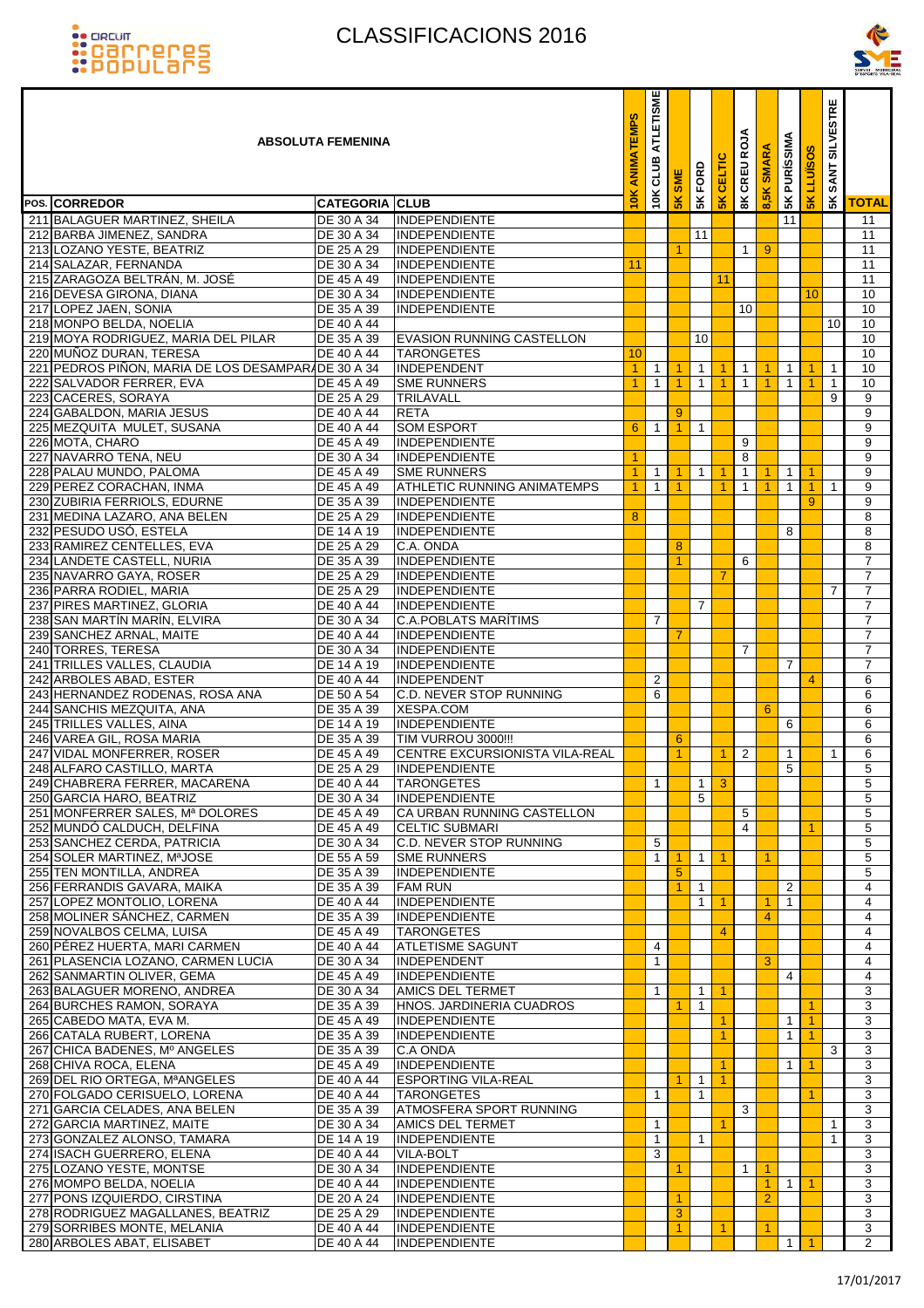



| <b>ABSOLUTA FEMENINA</b><br>POS. CORREDOR<br><b>CATEGORIA CLUB</b><br>281 ARJONA LLIMOS, LAURA<br>DE 25 A 29<br>INDEPENDIENTE<br>282 BAEZA PALAU, MARTA<br>DE 25 A 29<br><b>INDEPENDIENTE</b> |                          |                                              | <b>EMPS</b><br>ANIMA<br>10K | <b>ATLETISME</b><br>CLUB<br>10K | 5K SME                         | <b>SK FORD</b> | <b>SK CELTIC</b>                             | 8K CREU ROJA | ⋖<br>8,5K SMAR | <b>PURÍSSIMA</b><br>5K | <b>LLUISOS</b>       | <b>SILVESTRE</b><br>SANT: |                                  |
|-----------------------------------------------------------------------------------------------------------------------------------------------------------------------------------------------|--------------------------|----------------------------------------------|-----------------------------|---------------------------------|--------------------------------|----------------|----------------------------------------------|--------------|----------------|------------------------|----------------------|---------------------------|----------------------------------|
|                                                                                                                                                                                               |                          |                                              |                             |                                 |                                |                |                                              |              |                |                        | $\frac{1}{2}$        | 5 <sub>K</sub>            | <b>TOTAL</b>                     |
|                                                                                                                                                                                               |                          |                                              | $\blacktriangleleft$        | $\mathbf{1}$                    | $\blacktriangleleft$           | $\mathbf{1}$   |                                              |              |                |                        |                      |                           | 2<br>$\overline{2}$              |
| 283 BALAGUER MORENO, ALEJANDRA                                                                                                                                                                | DE 30 A 34               | <b>INDEPENDIENTE</b>                         |                             |                                 |                                |                | $\blacktriangleleft$                         |              |                |                        | 1                    |                           | 2                                |
| 284 BARRUE GARCIA, JULIA                                                                                                                                                                      | DE 20 A 24               | <b>INDEPENDIENTE</b>                         |                             |                                 |                                |                | $\blacktriangleleft$                         |              |                |                        |                      | 1                         | $\overline{2}$                   |
| 285 BOUZO ZANOTTI, NOELIA                                                                                                                                                                     | DE 14 A 19               | <b>INDEPENDIENTE</b>                         |                             |                                 |                                |                |                                              |              |                | $\mathbf{1}$           |                      |                           | 2                                |
| 286 BOUZO ZANOTTI, SOFIA                                                                                                                                                                      | DE 25 A 29               | <b>INDEPENDIENTE</b>                         |                             |                                 | 1                              |                |                                              |              |                | $\mathbf{1}$           |                      |                           | 2                                |
| 287 BROCH VILANOVA, CARMEN                                                                                                                                                                    | DE 50 A 54               | <b>INDEPENDIENTE</b>                         |                             |                                 |                                |                | $\blacktriangleleft$                         |              |                |                        | 1.                   |                           | $\overline{2}$                   |
| 288 CALDUCH LLOP, ALICIA<br>289 CARDA MOLINER, ROSER                                                                                                                                          | DE 14 A 19<br>DE 20 A 24 | AT. VILA-REAL<br><b>INDEPENDIENTE</b>        |                             |                                 |                                |                |                                              |              |                | 1<br>1                 | $\mathbf{1}$         |                           | $\overline{2}$<br>$\overline{2}$ |
| 290 CHESA LLORENS, MARIA                                                                                                                                                                      | DE 14 A 19               | INDEPENDIENTE                                |                             |                                 |                                |                | $\blacktriangleleft$                         |              |                | $\mathbf{1}$           |                      |                           | 2                                |
| 291 CLAVELL SERRANO, NURIA                                                                                                                                                                    | DE 35 A 39               | INDEPENDIENTE                                |                             |                                 |                                |                |                                              |              | 1              | $\mathbf{1}$           |                      |                           | $\overline{2}$                   |
| 292 CORONADO POYATOS, PAQUI                                                                                                                                                                   | DE 40 A 44               | <b>INDEPENDIENTE</b>                         |                             | 1                               |                                |                |                                              |              |                |                        |                      | 1                         | $\overline{2}$                   |
| 293 CUBERTORER SERRADELL, RUT                                                                                                                                                                 | DE 25 A 29               | <b>ATHLETIC RUNNING ANIMATEMPS</b>           | $\blacktriangleleft$        | $\mathbf{1}$                    |                                |                |                                              |              |                |                        |                      |                           | $\overline{2}$                   |
| 294 DEL CASTILLO RODRIGUEZ, INMA                                                                                                                                                              | DE 30 A 34               | <b>INDEPENDIENTE</b>                         |                             |                                 |                                |                |                                              |              |                |                        |                      | 1                         | $\overline{2}$                   |
| 295 FELIX MIRO, SANDRA                                                                                                                                                                        | DE 25 A 29               | <b>INDEPENDIENTE</b>                         |                             |                                 | 1                              |                |                                              |              |                |                        |                      |                           | $\overline{2}$                   |
| 296 FERRER CUENCA, ANA<br>297 FORTUÑO MIRO, ROSA                                                                                                                                              | DE 35 A 39<br>DE 45 A 49 | INDEPENDIENTE<br><b>SME RUNNERS</b>          |                             |                                 | $\overline{2}$<br>$\mathbf{1}$ |                |                                              |              |                |                        |                      |                           | $\overline{2}$<br>$\overline{2}$ |
| 298 GALINDO BRUNO, CRISTINA                                                                                                                                                                   | DE 45 A 49               | <b>INDEPENDIENTE</b>                         |                             |                                 | $\mathbf{1}$                   |                | $\blacktriangleleft$<br>$\blacktriangleleft$ |              |                |                        |                      |                           | $\overline{2}$                   |
| 299 GARCIA MACIAN, NURIA                                                                                                                                                                      | DE 30 A 34               | CLUB DE MUNTANYA SERRA ESPADA                |                             |                                 |                                | 2              |                                              |              |                |                        |                      |                           | $\overline{2}$                   |
| 300 GARCÍA SÁNCHEZ, ANGELA MARIA                                                                                                                                                              | DE 25 A 29               | INDEPENDIENTE                                |                             |                                 |                                |                |                                              |              |                |                        | 1                    | $\mathbf{1}$              | 2                                |
| 301 GOMEZ MARTI, RAQUEL                                                                                                                                                                       | DE 35 A 39               | <b>INDEPENDIENTE</b>                         |                             |                                 | $\mathbf{1}$                   |                |                                              |              | 1              |                        |                      |                           | $\overline{2}$                   |
| 302 GONZALEZ ORTELLS, RAQUEL                                                                                                                                                                  | DE 30 A 34               | INDEPENDIENTE                                |                             |                                 |                                |                | $\blacktriangleleft$                         |              |                | $\mathbf{1}$           |                      |                           | 2                                |
| 303 GOÑI GARBAYO, EVA                                                                                                                                                                         | DE 40 A 44               | <b>INDEPENDIENTE</b>                         |                             |                                 |                                |                |                                              |              |                |                        | 1.                   | 1                         | $\overline{2}$                   |
| 304 GUIRAL RODRIGO, ANA                                                                                                                                                                       | DE 20 A 24               | ATMOSFERA SPORT RUNNING                      |                             |                                 | 1                              | $\overline{1}$ |                                              |              |                |                        |                      |                           | $\overline{2}$                   |
| 305 HERRERO RUBERT, ISABEL<br>306 HIDALGO ORTEGA, MARIA DEL MAR                                                                                                                               | DE 45 A 49<br>DE 35 A 39 | <b>INDEPENDIENTE</b><br>INDEPENDIENTE        |                             |                                 |                                |                | $\blacktriangleleft$                         |              |                | 1                      |                      |                           | $\overline{2}$<br>$\overline{2}$ |
| 307 JUAN RODRIGUEZ, ARIADNA                                                                                                                                                                   | DE 30 A 34               | INDEPENDIENTE                                | $\blacktriangleleft$        |                                 |                                |                |                                              |              |                |                        | 1.                   | -1                        | $\overline{2}$                   |
| 308 LOPEZ MONTOLIO, ARANTXA                                                                                                                                                                   | DE 45 A 49               | <b>CELTIC SUBMARI</b>                        |                             |                                 |                                |                | 1                                            |              |                | 1                      |                      |                           | $\overline{2}$                   |
| 309 MARTINEZ FRUCTUOSO, ELISA                                                                                                                                                                 | DE 40 A 44               | INDEPENDIENTE                                | $\mathbf{1}$                | 1                               |                                |                |                                              |              |                |                        |                      |                           | $\overline{2}$                   |
| 310 MEZQUITA PARRA, MARISA                                                                                                                                                                    | DE 25 A 29               | <b>INDEPENDIENTE</b>                         |                             |                                 |                                |                |                                              |              |                | 1                      |                      | 1                         | $\overline{2}$                   |
| 311 MILLÀ GRIÑÓ, AITANA                                                                                                                                                                       | DE 14 A 19               | <b>INDEPENDIENTE</b>                         |                             |                                 |                                |                |                                              |              |                | $\mathbf{1}$           |                      |                           | $\overline{2}$                   |
| 312 MONTIEL ROMERO, AINHOA                                                                                                                                                                    | DE 20 A 24               | <b>INDEPENDIENTE</b>                         |                             |                                 |                                |                |                                              |              |                |                        |                      | $\mathbf{1}$              | $\overline{2}$                   |
| 313 MUÑOZ GARCÍA, CRISTINA                                                                                                                                                                    | DE 25 A 29               | <b>INDEPENDIENTE</b>                         |                             |                                 |                                |                |                                              |              |                | $\mathbf{1}$           |                      | $\mathbf{1}$              | $\overline{2}$                   |
| 314 NAVARRO ORTELLS, PAULA<br>315 NICOMEDES AMIGUET, YOLANDA                                                                                                                                  | DE 40 A 44<br>DE 45 A 49 | <b>INDEPENDIENTE</b><br>INDEPENDIENTE        |                             |                                 |                                | $\mathbf{1}$   | $\blacktriangleleft$                         |              |                | $\mathbf{1}$           | $\mathbf{1}$         |                           | 2<br>$\overline{2}$              |
| 316 OLUCHA MARTIN, MARIA                                                                                                                                                                      | DE 30 A 34               | <b>INDEPENDIENTE</b>                         |                             |                                 |                                |                |                                              |              |                |                        |                      | 1                         | $\overline{2}$                   |
| 317 ORERO, EUGENIA                                                                                                                                                                            | DE 14 A 19               | <b>INDEPENDIENTE</b>                         |                             |                                 |                                |                |                                              |              |                |                        |                      | 2                         | $\overline{2}$                   |
| 318 PERTEGAZ BENAJAS, MARIA                                                                                                                                                                   | DE 30 A 34               | <b>INDEPENDIENTE</b>                         |                             |                                 |                                |                |                                              |              |                | $\mathbf{1}$           | $\blacktriangleleft$ |                           | $\overline{2}$                   |
| 319 PESET BERNAT, PILAR                                                                                                                                                                       |                          | DE 50 A 54 AMICS DEL TERMET                  |                             | $\overline{1}$                  |                                |                | $\blacktriangleleft$                         |              |                |                        |                      |                           | $\overline{2}$                   |
| 320 PINO RAMBLA, NIA                                                                                                                                                                          | DE 45 A 49               | <b>ORPESACORRE</b>                           |                             |                                 | $\mathbf{1}$                   | $\overline{1}$ |                                              |              |                |                        |                      |                           | $\overline{2}$                   |
| 321 RAMOS RODRIGUEZ, CRISTINA                                                                                                                                                                 | DE 35 A 39               | <b>INDEPENDIENTE</b>                         |                             |                                 | -1.                            |                |                                              |              |                |                        |                      | 1                         | $\overline{2}$                   |
| 322 RUIZ CHACON, LUPE<br>323 RUIZ GARCIA, MILA                                                                                                                                                | DE 35 A 39<br>DE 40 A 44 | C.A. ONDA<br><b>DESNIVEL+TRAIL</b>           |                             | $\mathbf{1}$<br>$\mathbf{1}$    | $\overline{1}$                 |                |                                              |              |                |                        |                      |                           | $\overline{2}$<br>$\overline{2}$ |
| 324 VILALTA TOMÁS, ISABEL                                                                                                                                                                     | DE 50 A 54               | <b>INDEPENDIENTE</b>                         |                             |                                 |                                |                | $\blacktriangleleft$                         |              |                |                        |                      |                           | $\overline{2}$                   |
| 325 VILANOVA BARRACHINA, VICKY                                                                                                                                                                | DE 14 A 19               | <b>INDEPENDIENTE</b>                         |                             |                                 |                                |                |                                              |              |                | 1                      | 1                    |                           | $\overline{2}$                   |
| 326 VILAR CABEDO, M.JOSE                                                                                                                                                                      | DE 40 A 44               | INDEPENDIENTE                                |                             |                                 |                                |                | $\blacktriangleleft$                         |              |                |                        |                      | 1                         | $\overline{2}$                   |
| 327 AGUADE LAMERA, ROSA EMMA                                                                                                                                                                  | DE 50 A 54               | C.M. VISTABELLA                              |                             |                                 | 1.                             |                |                                              |              |                |                        |                      |                           | $\mathbf{1}$                     |
| 328 AGUILAR BLASCO, CRISTINA                                                                                                                                                                  | DE 30 A 34               | <b>INDEPENDIENTE</b>                         |                             |                                 |                                |                | 1                                            |              |                |                        |                      |                           | $\mathbf{1}$                     |
| 329 AGUILELLA GARCIA, PILAR                                                                                                                                                                   | DE 50 A 54               | <b>INDEPENDIENTE</b>                         |                             | $\mathbf{1}$                    |                                |                |                                              |              |                |                        |                      |                           | $\mathbf{1}$                     |
| 330 ALCAIDE GINÉS, MARIA<br>331 ALCALA ESCOIN, BERTA                                                                                                                                          | DE 30 A 34<br>DE 35 A 39 | <b>INDEPENDIENTE</b><br><b>INDEPENDIENTE</b> |                             |                                 | 1<br>1                         |                |                                              |              |                |                        |                      |                           | 1<br>$\mathbf{1}$                |
| 332 ALEGRAN DABBAKH, AMINA                                                                                                                                                                    | DE 45 A 49               | AMICS DEL MASCLE                             |                             |                                 |                                |                |                                              |              |                |                        |                      | $\mathbf{1}$              | $\mathbf{1}$                     |
| 333 ALEGRE ARNAU, ANDREA                                                                                                                                                                      | DE 14 A 19               | INDEPENDIENTE                                |                             |                                 | 1                              |                |                                              |              |                |                        |                      |                           | $\mathbf{1}$                     |
| 334 ALEGRE SEGLAR, SARA                                                                                                                                                                       | DE 20 A 24               | <b>INDEPENDIENTE</b>                         |                             |                                 | -1                             |                |                                              |              |                |                        |                      |                           | $\mathbf{1}$                     |
| 335 ALONSO MECHO, MARIA                                                                                                                                                                       | DE 30 A 34               | INDEPENDIENTE                                |                             |                                 |                                | $\mathbf{1}$   |                                              |              |                |                        |                      |                           | $\mathbf{1}$                     |
| 336 ALOS MARTI, AROA                                                                                                                                                                          | DE 35 A 39               | <b>INDEPENDIENTE</b>                         |                             |                                 | 1                              |                |                                              |              |                |                        |                      |                           | $\mathbf{1}$                     |
| 337 ALVAREZ CHAMORRO, LAURA                                                                                                                                                                   | DE 25 A 29               | <b>TRIVILA</b>                               |                             |                                 | $\blacktriangleleft$           |                |                                              |              |                |                        |                      |                           | $\mathbf{1}$                     |
| 338 AMIGUET SÁIZ, ELENA                                                                                                                                                                       | DE 35 A 39               | INDEPENDIENTE                                |                             |                                 |                                |                |                                              |              |                |                        |                      | 1                         | $\mathbf{1}$                     |
| 339 ANDRES GARCIA, SILVIA<br>340 ARNAU JULIÀ, MARIA CARMEN                                                                                                                                    | DE 40 A 44<br>DE 35 A 39 | <b>INDEPENDIENTE</b><br>INDEPENDIENTE        |                             |                                 | 1.                             |                | $\blacktriangleleft$                         |              |                |                        |                      |                           | $\mathbf{1}$<br>$\mathbf{1}$     |
| 341 ARNAU OSET, CRISTINA                                                                                                                                                                      | DE 25 A 29               | INDEPENDIENTE                                |                             |                                 |                                |                |                                              |              |                |                        |                      |                           | 1                                |
| 342 ARNAU OSET, MARIA                                                                                                                                                                         | DE 20 A 24               | INDEPENDIENTE                                |                             |                                 | $\mathbf{1}$                   |                |                                              |              |                |                        |                      |                           | $\mathbf{1}$                     |
| 343 ASENSIO GIRONA, GEMA                                                                                                                                                                      | DE 40 A 44               | INDEPENDIENTE                                |                             |                                 |                                |                | $\blacktriangleleft$                         |              |                |                        |                      |                           | $\mathbf{1}$                     |
| 344 ATIENZA PÉREZ, MÓNICA                                                                                                                                                                     | DE 35 A 39               | <b>TARONGETES</b>                            |                             |                                 |                                |                |                                              |              | 1              |                        |                      |                           | $\mathbf{1}$                     |
| 345 AYMERICH, PALOMA                                                                                                                                                                          | DE 20 A 24               | INDEPENDIENTE                                |                             |                                 |                                |                |                                              |              |                | $\mathbf{1}$           |                      |                           | $\mathbf{1}$                     |
| 346 B.NAVARRO, REBECA                                                                                                                                                                         | DE 25 A 29               | <b>INDEPENDIENTE</b>                         |                             |                                 |                                |                |                                              |              |                |                        |                      | $\mathbf{1}$              | $\mathbf{1}$                     |
| 347 BALAGUER BURGUETE, ISABEL<br>348 BALAGUER GIMÉNEZ, JENNIFER                                                                                                                               | DE 55 A 59<br>DE 25 A 29 | INDEPENDIENTE<br><b>INDEPENDIENTE</b>        |                             |                                 |                                |                | $\blacktriangleleft$                         |              |                | 1                      |                      |                           | $\mathbf{1}$<br>$\mathbf{1}$     |
| 349 BALAGUER MORENO, DEBORAH                                                                                                                                                                  | DE 30 A 34               | <b>INDEPENDIENTE</b>                         |                             |                                 |                                |                |                                              |              |                |                        | 1.                   |                           | $\mathbf{1}$                     |
| 350 BALDAYO, AIDA                                                                                                                                                                             | DE 14 A 19               | INDEPENDIENTE                                |                             |                                 |                                | $\mathbf{1}$   |                                              |              |                |                        |                      |                           | $\mathbf{1}$                     |
|                                                                                                                                                                                               |                          |                                              |                             |                                 |                                |                |                                              |              |                |                        |                      |                           |                                  |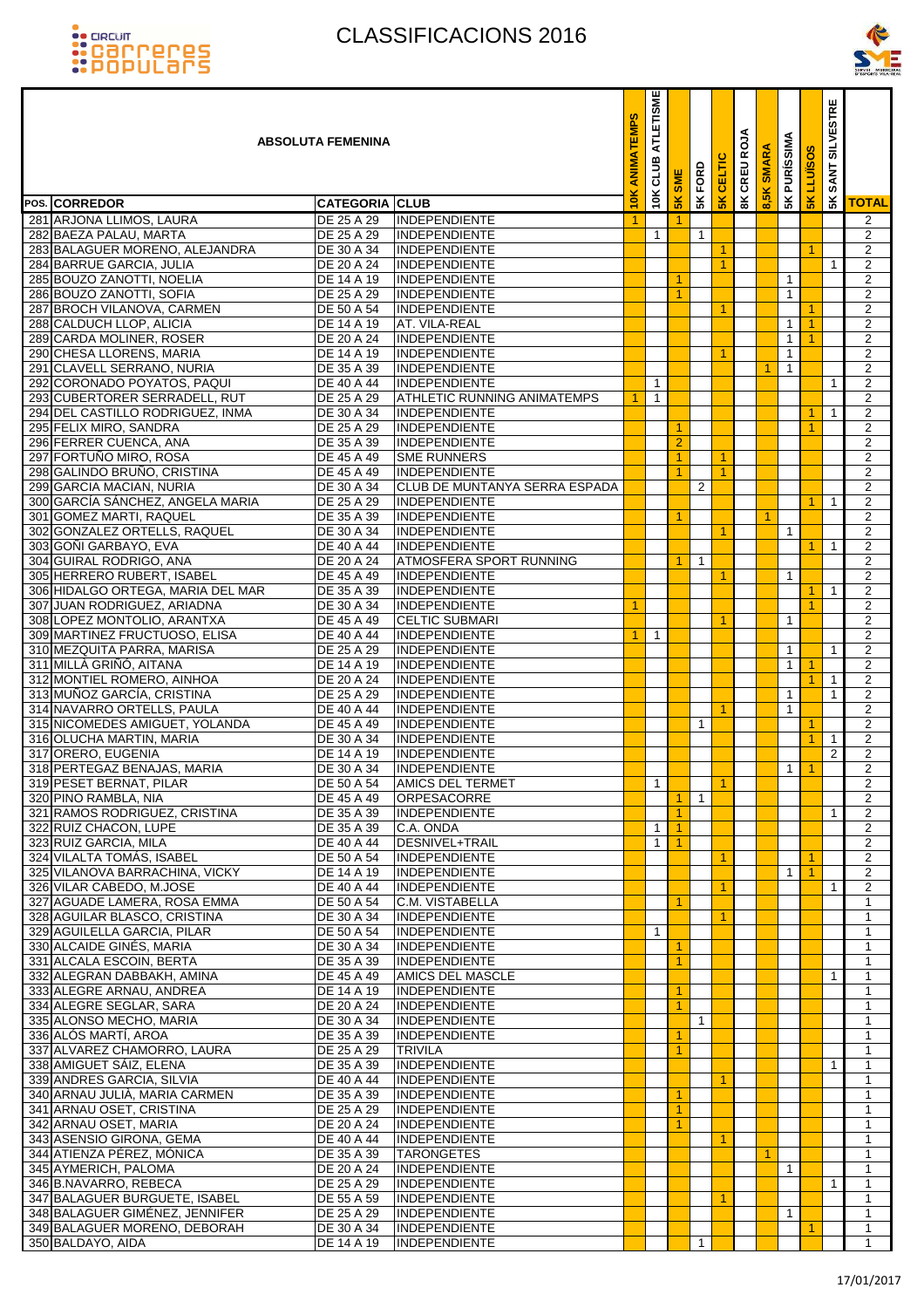



| <b>ABSOLUTA FEMENINA</b><br>POS. CORREDOR<br><b>CATEGORIA</b> CLUB<br><b>INDEPENDIENTE</b><br>351 BALLESTER MARTI, CRISTINA<br>DE 30 A 34<br>352 BALLESTER MIRAVET, MIRIAM<br>DE 30 A 34<br>INDEPENDENT |                          |                                                 | ANIMATEMPS<br>$\frac{1}{2}$ | ATLETISME<br>CLUB<br>10K | <b>SMI</b>    | 5K FORD      | <b>5K CELTIC</b>     | <b>BK CREU ROJA</b> | 8,5K SMARA | <b>5K PURÍSSIMA</b> | <b>SOSINTI</b> | <b>SILVESTRE</b><br><b>SANT</b> |                              |
|---------------------------------------------------------------------------------------------------------------------------------------------------------------------------------------------------------|--------------------------|-------------------------------------------------|-----------------------------|--------------------------|---------------|--------------|----------------------|---------------------|------------|---------------------|----------------|---------------------------------|------------------------------|
|                                                                                                                                                                                                         |                          |                                                 |                             |                          | $\frac{1}{2}$ |              |                      |                     |            |                     | $\frac{1}{2}$  | 5K                              | <b>TOTAL</b>                 |
|                                                                                                                                                                                                         |                          |                                                 |                             | $\mathbf{1}$             |               | $\mathbf{1}$ |                      |                     |            |                     |                |                                 | 1<br>$\mathbf{1}$            |
| 353 BARBERA BABILONI, SUSANA                                                                                                                                                                            | DE 40 A 44               | <b>TARONGETES</b>                               |                             | $\mathbf{1}$             |               |              |                      |                     |            |                     |                |                                 | $\mathbf{1}$                 |
| 354 BARRACHINA, IRENE                                                                                                                                                                                   | DE 14 A 19               | <b>INDEPENDIENTE</b>                            |                             |                          |               |              |                      |                     |            |                     | 1              |                                 | $\mathbf{1}$                 |
| 355 BARREDA VILLAFRANCA, CRISTINA                                                                                                                                                                       | DE 25 A 29               | INDEPENDIENTE                                   |                             |                          |               |              |                      | 1                   |            |                     |                |                                 | $\mathbf{1}$                 |
| 356 BARRUE GARCIA, PAULA                                                                                                                                                                                | DE 25 A 29               | <b>AMICS DEL TERMET</b>                         |                             |                          |               |              |                      |                     |            |                     |                | $\mathbf{1}$                    | $\mathbf{1}$                 |
| 357 BATALLA GARCÍA, MARIA                                                                                                                                                                               | <b>DE 14 A 19</b>        | <b>INDEPENDIENTE</b>                            |                             |                          |               |              |                      |                     |            | $\mathbf{1}$        |                |                                 | $\mathbf{1}$                 |
| 358 BAYARRI NAVARRO, LAURA<br>359 BELLES VALLEJO, MAR                                                                                                                                                   | DE 30 A 34<br>DE 30 A 34 | C.D. NEVER STOP RUNNING<br><b>INDEPENDIENTE</b> |                             | 1                        |               |              |                      |                     |            | 1                   |                |                                 | $\mathbf{1}$<br>$\mathbf{1}$ |
| 360 BELLÉS VALLEJO, PAQUI                                                                                                                                                                               | DE 40 A 44               | <b>INDEPENDIENTE</b>                            |                             |                          |               |              |                      |                     |            | $\mathbf{1}$        |                |                                 | $\mathbf{1}$                 |
| 361 BELLES, ESMERALDA                                                                                                                                                                                   | DE 40 A 44               |                                                 |                             |                          |               |              |                      |                     |            |                     |                | 1                               | $\mathbf{1}$                 |
| 362 BELLES, SYLVIA                                                                                                                                                                                      | <b>DE 45 A 49</b>        |                                                 |                             |                          |               |              |                      |                     |            |                     |                | $\mathbf{1}$                    | $\mathbf{1}$                 |
| 363 BELTRAN ALBARRACIN, MERCHE                                                                                                                                                                          | DE 35 A 39               | INDEPENDIENTE                                   |                             |                          |               | $\mathbf{1}$ |                      |                     |            |                     |                |                                 | 1                            |
| 364 BENEDITO CARDOSA, CLARA                                                                                                                                                                             | DE 14 A 19               | <b>INDEPENDIENTE</b>                            |                             |                          | 1             |              |                      |                     |            |                     |                |                                 | $\mathbf{1}$                 |
| 365 BENET LOPEZ, MARIA<br>366 BLANES JIMENEZ, AROA                                                                                                                                                      | DE 25 A 29<br>DE 35 A 39 | <b>INDEPENDIENTE</b><br><b>INDEPENDIENTE</b>    |                             |                          |               |              |                      | $\mathbf{1}$        |            |                     |                |                                 | $\mathbf{1}$<br>$\mathbf 1$  |
| 367 BOCCASINO, NOELIA                                                                                                                                                                                   | DE 30 A 34               | <b>INDEPENDIENTE</b>                            |                             |                          |               |              | 1                    |                     |            |                     |                | 1                               | $\mathbf{1}$                 |
| 368 BOIX MIRO, MARTA                                                                                                                                                                                    | DE 14 A 19               | <b>INDEPENDIENTE</b>                            |                             |                          |               |              |                      |                     |            |                     |                |                                 | 1                            |
| 369 BOIXADER AGUSTÍ, REME                                                                                                                                                                               | MAS65                    | <b>INDEPENDIENTE</b>                            |                             |                          |               |              | -1                   |                     |            |                     |                |                                 | $\mathbf{1}$                 |
| 370 BOIXADER GIL, ALBA                                                                                                                                                                                  | DE 14 A 19               | <b>CELTIC SUBMARI</b>                           |                             |                          |               |              | -1                   |                     |            |                     |                |                                 | $\mathbf{1}$                 |
| 371 BORT MATA, MARIA ANGELES                                                                                                                                                                            | DE 45 A 49               | <b>KEEP FIT</b>                                 |                             |                          |               |              |                      |                     |            |                     |                | 1                               | $\mathbf{1}$                 |
| 372 BOUZÓ ZANOTTI, LAURA                                                                                                                                                                                | DE 20 A 24               | <b>INDEPENDIENTE</b>                            |                             |                          |               |              |                      |                     |            | 1                   |                |                                 | $\mathbf{1}$                 |
| 373 BRAVO NEBOT, LUCIA<br>374 BROCH FORES, MARISA                                                                                                                                                       | DE 40 A 44<br>DE 40 A 44 | COMMUNITY RUN EVASSION<br><b>KEEP FIT</b>       |                             | $\mathbf{1}$             |               |              |                      |                     |            |                     |                | 1                               | $\mathbf{1}$<br>1            |
| 375 BUSTAMANTE SOLER, Mª JOSE                                                                                                                                                                           | DE 45 A 49               | <b>INDEPENDIENTE</b>                            |                             |                          |               |              |                      |                     |            |                     |                | $\mathbf{1}$                    | $\mathbf{1}$                 |
| 376 CABEDO MATA, GEMA                                                                                                                                                                                   | DE 45 A 49               | <b>INDEPENDIENTE</b>                            |                             |                          |               |              | 1                    |                     |            |                     |                |                                 | $\mathbf{1}$                 |
| 377 CABEDO SERRANO, IRENE                                                                                                                                                                               | DE 25 A 29               | <b>INDEPENDIENTE</b>                            |                             |                          |               |              |                      |                     |            |                     | 1              |                                 | $\mathbf{1}$                 |
| 378 CABRERA BALAGUER, AMELIA                                                                                                                                                                            | DE 50 A 54               | <b>INDEPENDIENTE</b>                            |                             |                          |               |              | 1                    |                     |            |                     |                |                                 | $\mathbf{1}$                 |
| 379 CABRERA TUBIO, LAURA                                                                                                                                                                                | DE 30 A 34               | <b>INDWPENDIENTE</b>                            |                             |                          |               |              |                      |                     |            |                     |                | 1                               | $\mathbf{1}$                 |
| 380 CALPE GIMENO, AMPARO<br>381 CALVA MOLINER, PATRICIA                                                                                                                                                 | DE 30 A 34<br>DE 30 A 34 | INDEPENDENT<br>INDEPENDENT                      |                             | 1<br>$\mathbf{1}$        |               |              |                      |                     |            |                     |                |                                 | $\mathbf{1}$<br>$\mathbf{1}$ |
| 382 CAMPOS IBÁÑEZ, ELSA                                                                                                                                                                                 | <b>DE 14 A 19</b>        | <b>INDEPENDIENTE</b>                            |                             |                          |               |              |                      |                     |            | $\mathbf{1}$        |                |                                 | $\mathbf{1}$                 |
| 383 CAMPOS IBAÑEZ, GARA                                                                                                                                                                                 | DE 14 A 19               | <b>INDEPENDIENTE</b>                            |                             |                          |               |              | 1                    |                     |            |                     |                |                                 | $\mathbf{1}$                 |
| 384 CAMPOS RAMOS, MARINA                                                                                                                                                                                | DE 20 A 24               | <b>INDEPENDIENTE</b>                            |                             |                          |               |              |                      |                     |            | $\mathbf{1}$        |                |                                 | $\mathbf{1}$                 |
| 385 CANDAU BALAGUER, ISABEL                                                                                                                                                                             | DE 30 A 34               | <b>KEEP FIT</b>                                 |                             |                          |               |              |                      |                     |            |                     |                | 1                               | 1                            |
| 386 CANO PATON, NOELIA                                                                                                                                                                                  | DE 25 A 29               | <b>INDEPENDIENTE</b><br><b>INDEPENDIENTE</b>    |                             |                          | 1             |              |                      |                     |            |                     |                |                                 | $\mathbf{1}$                 |
| 387 CANOS GIL, AMELIA<br>388 CAPDEVILA ALAIZ, LOURDES                                                                                                                                                   | DE 14 A 19<br>DE 40 A 44 | <b>CAPDECOUSINS</b>                             |                             |                          | $\mathbf{1}$  |              |                      |                     |            | $\mathbf{1}$        |                |                                 | $\mathbf{1}$<br>$\mathbf{1}$ |
| 389 CARDA CLAUSELL, PAULA                                                                                                                                                                               | DE 14 A 19               | <b>INDEPENDIENTE</b>                            |                             |                          |               |              |                      |                     |            |                     |                | $\mathbf{1}$                    | $\overline{1}$               |
| 390 CARDEAL HERMOSILLA, MERCEDES                                                                                                                                                                        | DE 60 A 64               | <b>TRIATLON PRIEGO</b>                          |                             |                          | $\mathbf{1}$  |              |                      |                     |            |                     |                |                                 | $\mathbf{1}$                 |
| 391 CARDOSA NOVA, JUANA                                                                                                                                                                                 | DE 50 A 54               | <b>INDEPENDIENTE</b>                            |                             |                          | 1             |              |                      |                     |            |                     |                |                                 | $\mathbf{1}$                 |
| 392 CARRERAS ILLAMOLA, Mº ANGELES                                                                                                                                                                       | DE 50 A 54               |                                                 |                             |                          |               |              |                      |                     |            |                     |                | $\mathbf{1}$                    | $\mathbf{1}$                 |
| 393 CARRILLO GARCIA, BELEN<br>394 CASALTA MANRIQUE, CARMEN                                                                                                                                              | DE 20 A 24<br>DE 40 A 44 | <b>INDEPENDIENTE</b><br><b>INDEPENDIENTE</b>    |                             |                          | 1             |              |                      |                     |            |                     |                | 1                               | $\mathbf{1}$<br>$\mathbf{1}$ |
| 395 CASTELLO NOSTRORI, Mº CARMEN                                                                                                                                                                        | DE 45 A 49               | <b>XIBECA TRAIL</b>                             |                             |                          |               |              |                      |                     |            |                     |                | $\mathbf{1}$                    | $\mathbf{1}$                 |
| 396 CASTILLO CASTILLO, ANDREA                                                                                                                                                                           | DE 55 A 59               |                                                 |                             |                          |               |              |                      |                     |            |                     |                |                                 | $\mathbf{1}$                 |
| 397 CATALAN BERNABEU, BLANCA                                                                                                                                                                            | DE 14 A 19               | <b>INDEPENDIENTE</b>                            |                             |                          |               |              |                      |                     |            | 1                   |                |                                 | $\mathbf{1}$                 |
| 398 CLAVELL LLOMBART, MAITE                                                                                                                                                                             | DE 35 A 39               | <b>INDEPENDIENTE</b>                            |                             |                          |               |              |                      |                     |            |                     |                |                                 | 1                            |
| 399 CONTRERAS JUAREZ, ANA<br>400 CORACHAR, RAQUEL                                                                                                                                                       | DE 40 A 44<br>DE 40 A 44 | <b>INDEPENDIENTE</b><br><b>INDEPENDIENTE</b>    |                             |                          |               |              |                      |                     |            |                     |                | $\mathbf 1$                     | $\mathbf{1}$<br>$\mathbf{1}$ |
| 401 CORTELLS SOLSONA, MARINA                                                                                                                                                                            | DE 20 A 24               | INDEPENDIENTE                                   |                             |                          |               |              | -1                   |                     |            | 1                   |                |                                 | $\mathbf{1}$                 |
| 402 CUBERTORER GUMBAU, MARTA                                                                                                                                                                            | DE 14 A 19               | INDEPENDIENTE                                   |                             |                          |               |              |                      |                     |            | $\mathbf{1}$        |                |                                 | $\mathbf{1}$                 |
| 403 DAUDÉN BLÁZQUEZ, CRISTINA                                                                                                                                                                           | DE 30 A 34               | INDEPENDIENTE                                   |                             |                          |               |              |                      |                     |            |                     |                | 1                               | $\mathbf{1}$                 |
| 404 DE LA MUÑOZA BERNAT, MARISA                                                                                                                                                                         | DE 35 A 39               | <b>INDEPENDIENTE</b>                            |                             |                          |               |              | $\blacktriangleleft$ |                     |            |                     |                |                                 | $\mathbf{1}$                 |
| 405 DE LA VEGA BENITO, SONIA                                                                                                                                                                            | DE 40 A 44               | C.A. VILA-REAL                                  |                             |                          |               |              |                      |                     |            |                     |                | 1                               | 1                            |
| 406 DEL RIO PEREZ, ANA MARIA                                                                                                                                                                            | DE 35 A 39               | <b>VEDAT CASTELLON S.A</b>                      |                             |                          |               | $\mathbf 1$  |                      |                     |            |                     |                |                                 | $\mathbf{1}$                 |
| 407 DIAZ LOPEZ, ARACELI<br>408 DOLS BELTRAN, M- TERESA                                                                                                                                                  | DE 45 A 49<br>DE 45 A 49 | <b>INDEPENDIENTE</b><br><b>INDEPENDIENTE</b>    |                             |                          |               | $\mathbf{1}$ | $\blacktriangleleft$ |                     |            |                     |                |                                 | $\mathbf{1}$<br>$\mathbf{1}$ |
| 409 DOMINGO BLASCO, VICTORIA                                                                                                                                                                            | DE 25 A 29               | <b>INDEPENDIENTE</b>                            |                             |                          |               |              |                      |                     |            |                     |                | 1                               | $\mathbf{1}$                 |
| 410 DUQUE JARQUE, LAIA                                                                                                                                                                                  | DE 14 A 19               | <b>TARONGETES</b>                               |                             |                          |               |              |                      |                     |            |                     |                | 1                               | $\mathbf{1}$                 |
| 411 ENGUIDANOS, SILVIA                                                                                                                                                                                  | DE 35 A 39               | <b>KEEP FIT</b>                                 |                             |                          |               |              |                      |                     |            |                     |                | 1                               | $\mathbf{1}$                 |
| 412 ESCRIBANO BALAGUER, MªAMPARO                                                                                                                                                                        | DE 40 A 44               | INDEPENDIENTE                                   |                             |                          |               | $\mathbf{1}$ |                      |                     |            |                     |                |                                 | $\mathbf{1}$                 |
| 413 ESCUDEROS ABELLA, PILAR                                                                                                                                                                             | DE 35 A 39               | <b>INDEPENDIENTE</b>                            |                             |                          |               |              |                      |                     |            |                     |                |                                 | $\mathbf{1}$                 |
| 414 ESCUDEROS GARCIA, RAQUEL<br>415 ESPAÑA SÁNCHEZ, LAURA Mª                                                                                                                                            | DE 14 A 19<br>DE 14 A 19 | INDEPENDIENTE<br>INDEPENDIENTE                  |                             |                          |               |              | $\blacktriangleleft$ |                     |            | 1                   |                |                                 | $\mathbf{1}$<br>$\mathbf{1}$ |
| 416 ESPINOSA GIMÉNEZ, ANA MARÍA                                                                                                                                                                         | DE 45 A 49               | <b>INDEPENDIENTE</b>                            |                             | $\mathbf{1}$             |               |              |                      |                     |            |                     |                |                                 | $\mathbf{1}$                 |
| 417 ESTELLES BELMONTE, MANUELA                                                                                                                                                                          | DE 35 A 39               | <b>INDEPENDIENTE</b>                            |                             |                          |               | $\mathbf{1}$ |                      |                     |            |                     |                |                                 | $\mathbf{1}$                 |
| 418 ESTELLES FLORES, ANA                                                                                                                                                                                | DE 45 A 49               |                                                 |                             |                          |               |              |                      |                     |            |                     |                |                                 | $\mathbf{1}$                 |
| 419 ESTEVE SEGUÍ, ANA                                                                                                                                                                                   | DE 25 A 29               | INDEPENDIENTE                                   |                             | 1                        |               |              |                      |                     |            |                     |                |                                 | $\mathbf{1}$                 |
| 420 EXPOSITO ESBRI, ENCARNA                                                                                                                                                                             | DE 35 A 39               | <b>INDEPENDIENTE</b>                            |                             |                          |               |              |                      |                     |            | 1                   |                |                                 | $\mathbf{1}$                 |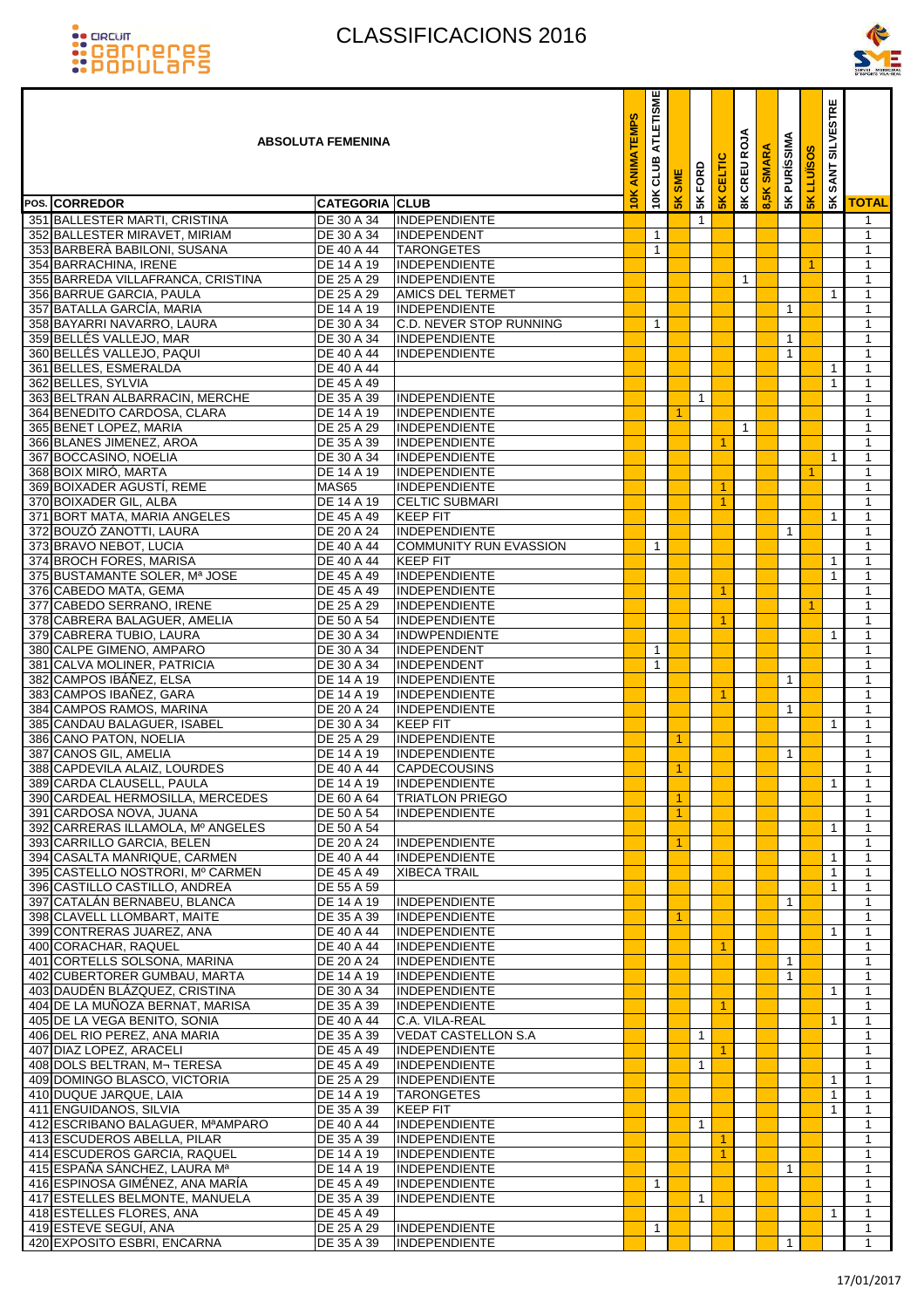



|                                                                     | <b>ABSOLUTA FEMENINA</b><br><b>CATEGORIA CLUB</b><br>421 EXPÓSITO TOMÁS, ALEXANDRA<br><b>INDEPENDIENTE</b><br>DE 14 A 19<br>422 FAMILIAR CAÑIZARES, JUDIT<br>DE 14 A 19<br>INDEPENDIENTE |                                                            |                | ATLETISME<br>crnB<br>10K | ш<br><b>SMI</b> | <b>SK FORD</b> | CELTIC                                       | <b>ROJA</b><br>8K CREU | <b>SMARA</b><br>8,5K | <b>PURÍSSIMA</b> | S<br><u>uïso</u> | <b>SILVESTRE</b><br><b>SANT</b> |                               |
|---------------------------------------------------------------------|------------------------------------------------------------------------------------------------------------------------------------------------------------------------------------------|------------------------------------------------------------|----------------|--------------------------|-----------------|----------------|----------------------------------------------|------------------------|----------------------|------------------|------------------|---------------------------------|-------------------------------|
| <b>POS. CORREDOR</b>                                                |                                                                                                                                                                                          |                                                            | $\frac{1}{2}$  |                          | $\frac{1}{5}$   |                | $\frac{1}{2}$                                |                        |                      | 5K               | $\frac{1}{5}$    | $\frac{1}{2}$                   | <b>TOTAL</b>                  |
|                                                                     |                                                                                                                                                                                          |                                                            |                |                          | 1               |                |                                              |                        |                      |                  |                  |                                 | $\mathbf{1}$                  |
| 423 FELIX MIRÓ, MARIA                                               | DE 25 A 29                                                                                                                                                                               | <b>INDEPENDIENTE</b>                                       |                |                          | 1               |                |                                              |                        |                      |                  | 1                |                                 | $\mathbf{1}$<br>$\mathbf{1}$  |
| 424 FERNANDEZ CASTRO, EIDER                                         | DE 20 A 24                                                                                                                                                                               | ATMOSFERA SPORT RUNNING                                    |                |                          | 1               |                |                                              |                        |                      |                  |                  |                                 | $\mathbf 1$                   |
| 425 FERNANDEZ MARTINEZ, AIDA                                        | DE 30 A 34                                                                                                                                                                               | INDEPENDIENTE                                              |                |                          |                 |                |                                              |                        |                      |                  |                  |                                 | $\mathbf{1}$                  |
| 426 FERNANDEZ MUNIZ, LUCIA                                          | DE 25 A 29                                                                                                                                                                               | <b>INDEPENDIENTE</b>                                       |                |                          |                 | 1              |                                              |                        |                      |                  |                  |                                 | $\mathbf{1}$                  |
| 427 FERNÁNDEZ QUESADA, ESTHER                                       | DE 30 A 34                                                                                                                                                                               | <b>INDEPENDIENTE</b>                                       |                |                          |                 |                | -1                                           |                        |                      |                  |                  |                                 | $\mathbf{1}$                  |
| 428 FERNÁNDEZ QUESADA, SILVIA                                       | DE 40 A 44                                                                                                                                                                               | <b>INDEPENDIENTE</b>                                       |                |                          |                 |                | $\mathbf{1}$                                 |                        |                      |                  |                  |                                 | $\mathbf{1}$                  |
| 429 FERRANDO CANSINO, LAURA<br>430 FORES GIL, INMA                  | DE 20 A 24<br>DE 45 A 49                                                                                                                                                                 | <b>INDEPENDIENTE</b><br><b>INDEPENDIENTE</b>               | $\overline{1}$ |                          | 1               |                |                                              |                        |                      |                  |                  |                                 | 1<br>$\mathbf{1}$             |
| 431 FORTEA ROMAN, BLANCA                                            | DE 25 A 29                                                                                                                                                                               | <b>CA NOULAS</b>                                           |                |                          |                 | 1              |                                              |                        |                      |                  |                  |                                 | $\mathbf 1$                   |
| 432 FORTUÑO MORA, ANNE                                              | DE 14 A 19                                                                                                                                                                               | <b>INDEPENDIENTE</b>                                       |                |                          |                 |                |                                              |                        |                      |                  |                  | $\mathbf{1}$                    | $\mathbf{1}$                  |
| 433 FRANCO CAÑAS, MARTINA                                           | DE 30 A 34                                                                                                                                                                               | <b>INDEPENDIENTE</b>                                       |                |                          |                 |                |                                              |                        |                      |                  |                  |                                 | $\mathbf{1}$                  |
| 434 FRANCO JIMÉNEZ, LUCÍA                                           | DE 14 A 19                                                                                                                                                                               | INDEPENDIENTE                                              |                |                          |                 |                |                                              |                        |                      | $\mathbf{1}$     |                  |                                 | 1                             |
| 435 GALINDO CAÑABATE, SORAYA                                        | DE 35 A 39                                                                                                                                                                               | <b>C.A. NOULAS</b>                                         |                |                          | 1               |                |                                              |                        |                      |                  |                  |                                 | $\mathbf{1}$                  |
| 436 GALLEGO MARQUINO, SILVIA<br>437 GARCIA BAQUERO PRADOS, CRISTINA | DE 25 A 29<br>DE 25 A 29                                                                                                                                                                 | <b>PAINTING RUNNERS</b><br><b>INDEPENDIENTE</b>            |                |                          | 1               |                | -1                                           |                        |                      |                  |                  |                                 | $\mathbf 1$<br>$\mathbf{1}$   |
| 438 GARCIA BORRIAS, MARTA                                           | DE 40 A 44                                                                                                                                                                               | <b>INDEPENDIENTE</b>                                       |                |                          |                 |                | $\mathbf{1}$                                 |                        |                      |                  |                  |                                 | 1                             |
| 439 GARCIA CACIGAL, JESSICA                                         | DE 35 A 39                                                                                                                                                                               | INDEPENDIENTE                                              |                |                          |                 |                |                                              |                        |                      |                  |                  | 1                               | 1                             |
| 440 GARCIA FERNANDEZ, BELEN                                         | DE 20 A 24                                                                                                                                                                               | <b>INDEPENDIENTE</b>                                       |                |                          |                 | $\mathbf{1}$   |                                              |                        |                      |                  |                  |                                 | $\mathbf{1}$                  |
| 441 GARCÍA JIMÉNEZ, NEREA                                           | DE 14 A 19                                                                                                                                                                               | <b>INDEPENDIENTE</b>                                       |                |                          | 1               |                |                                              |                        |                      |                  |                  |                                 | $\mathbf 1$                   |
| 442 GARCIA LLOP, MARIA                                              | DE 25 A 29                                                                                                                                                                               | <b>INDEPENDIENTE</b>                                       |                |                          |                 |                | -1                                           |                        |                      |                  |                  |                                 | $\mathbf{1}$                  |
| 443 GARCIA LLOPIS, MARTA                                            | DE 20 A 24                                                                                                                                                                               | <b>INDEPENDIENTE</b>                                       |                |                          | 1               |                |                                              |                        |                      |                  |                  |                                 | $\mathbf 1$<br>$\mathbf{1}$   |
| 444 GARCIA MACIAN, LAURA<br>445 GARCÍA MARTI, MARIA LUZ             | DE 25 A 29<br>DE 45 A 49                                                                                                                                                                 | INDEPENDIENTE<br><b>INDEPENDIENTE</b>                      |                | $\mathbf{1}$             |                 | 1              |                                              |                        |                      |                  |                  |                                 | $\mathbf{1}$                  |
| 446 GARCIA MARTINEZ, EVA                                            | DE 30 A 34                                                                                                                                                                               | <b>INDEPENDIENTE</b>                                       |                |                          |                 |                |                                              |                        |                      |                  |                  |                                 | 1                             |
| 447 GARCÍA QUERALT, IRIS                                            | DE 14 A 19                                                                                                                                                                               | INDEPENDIENTE                                              |                |                          |                 |                |                                              |                        |                      |                  |                  |                                 | $\mathbf{1}$                  |
| 448 GARCIA SANCHEZ, ALICIA                                          | DE 25 A 29                                                                                                                                                                               | <b>INDEPENDIENTE</b>                                       |                |                          |                 |                |                                              |                        |                      |                  |                  | $\mathbf{1}$                    | $\mathbf 1$                   |
| 449 GARCIA SANCHEZ, MARIA                                           | DE 60 A 64                                                                                                                                                                               | <b>INDEPENDIENTE</b>                                       |                |                          |                 |                | -1                                           |                        |                      |                  |                  |                                 | $\mathbf 1$                   |
| 450 GARCIA SELVA, SUSANA                                            | DE 45 A 49                                                                                                                                                                               | <b>MIM</b><br><b>INDEPENDIENTE</b>                         |                |                          | 1               |                |                                              |                        |                      |                  |                  |                                 | $\mathbf{1}$                  |
| 451 GARCIA USO, EVA<br>452 GASCON FELICES, SILVANA                  | DE 50 A 54<br>DE 25 A 29                                                                                                                                                                 | <b>INDEPENDIENTE</b>                                       |                |                          | 1               |                |                                              |                        |                      | $\mathbf{1}$     |                  |                                 | $\mathbf 1$<br>$\mathbf{1}$   |
| 453 GIL BELTRÁN, ESTER                                              | DE 30 A 34                                                                                                                                                                               | <b>CST COSTA AZAHAR</b>                                    |                |                          | 1               |                |                                              |                        |                      |                  |                  |                                 | -1                            |
| 454 GIL SÁNCHEZ, ELSA                                               | DE 14 A 19                                                                                                                                                                               | <b>INDEPENDIENTE</b>                                       |                |                          |                 |                |                                              |                        |                      | $\mathbf{1}$     |                  |                                 | $\mathbf{1}$                  |
| 455 GIMENEZ FLOS, YOLANDA                                           | DE 35 A 39                                                                                                                                                                               | <b>INDEPENDIENTE</b>                                       |                |                          |                 |                | 1                                            |                        |                      |                  |                  |                                 | $\mathbf{1}$                  |
| 456 GOMEZ BENDICHO, MARIA                                           | DE 35 A 39                                                                                                                                                                               | <b>INDEPENDIENTE</b>                                       |                |                          |                 | $\mathbf{1}$   |                                              |                        |                      |                  |                  |                                 | $\mathbf 1$                   |
| 457 GOMEZ MANZANA, MARI CARMEN                                      | DE 30 A 34                                                                                                                                                                               | <b>INDEPENDIENTE</b>                                       |                |                          | 1               |                |                                              |                        |                      |                  |                  |                                 | $\mathbf 1$                   |
| 458 GOMEZ MARTI, ANDREA<br>459 GÓMEZ, MARIÁN                        | DE 14 A 19                                                                                                                                                                               | <b>INDEPENDIENTE</b><br>DE 14 A 19 C.A. RAMBLAS DE AZUEBAR |                |                          |                 |                | $\blacktriangleleft$<br>$\blacktriangleleft$ |                        |                      |                  |                  |                                 | $\mathbf 1$<br>$\overline{1}$ |
| 460 GONZALEZ BELENGUER, MAMEN                                       | <b>DE 45 A 49</b>                                                                                                                                                                        | <b>INDEPENDIENTE</b>                                       |                |                          |                 |                |                                              |                        |                      |                  |                  | $\mathbf{1}$                    | $\mathbf{1}$                  |
| 461 GONZALEZ EDO, SARA                                              | DE 35 A 39                                                                                                                                                                               | <b>KEEP FIT</b>                                            |                |                          |                 |                |                                              |                        |                      |                  |                  |                                 |                               |
| 462 GONZÁLEZ MARTINEZ, ESTHER                                       | DE 25 A 29                                                                                                                                                                               | INDEPENDIENTE                                              |                |                          | $\mathbf{1}$    |                |                                              |                        |                      |                  |                  |                                 | $\mathbf{1}$                  |
| 463 GONZÁLEZ VICENT, LAURA                                          | DE 25 A 29                                                                                                                                                                               | <b>INDEPENDIENTE</b>                                       |                |                          |                 |                |                                              |                        |                      |                  |                  |                                 | 1                             |
| 464 GONZALEZ VILLARREAL, NURIA<br>465 GORRIS SOLDEVILA, MIRIAM      | DE 45 A 49                                                                                                                                                                               |                                                            |                |                          |                 |                |                                              |                        |                      |                  |                  | 1                               | $\mathbf{1}$                  |
| 466 GOTERRIS GUMBAU, ELENA                                          | DE 30 A 34<br>DE 25 A 29                                                                                                                                                                 | <b>PLAER DE MA VIDA RUNNERS</b><br><b>INDEPENDIENTE</b>    |                |                          |                 | 1              |                                              |                        |                      |                  |                  |                                 | 1<br>$\mathbf 1$              |
| 467 GOTERRIS, INMA                                                  | DE 45 A 49                                                                                                                                                                               | INDEPENDIENTE                                              |                |                          |                 |                | $\mathbf{1}$                                 |                        |                      |                  |                  |                                 | $\mathbf{1}$                  |
| 468 GRANEL FUSTER, LAURA                                            | DE 25 A 29                                                                                                                                                                               | INDEPENDIENTE                                              |                |                          |                 |                |                                              |                        |                      | $\mathbf{1}$     |                  |                                 | 1                             |
| 469 GRANELL CABEDO, XELO                                            | DE 50 A 54                                                                                                                                                                               | <b>INDEPENDIENTE</b>                                       |                |                          |                 |                |                                              |                        |                      |                  |                  | 1                               | $\mathbf{1}$                  |
| 470 GRANELL CANO, AMPARO                                            | DE 35 A 39                                                                                                                                                                               | CLUB DE MUNTANYA SANT MATEU                                |                |                          |                 | $\mathbf{1}$   |                                              |                        |                      |                  |                  |                                 | $\mathbf{1}$                  |
| 471 GRANERO MORENO, MELANIE<br>472 GRAÑANDA TORAN, ELENA            | DE 14 A 19<br>DE 40 A 44                                                                                                                                                                 | <b>INDEPENDIENTE</b><br><b>TARONGETES</b>                  |                | $\mathbf{1}$             |                 |                |                                              |                        |                      |                  |                  |                                 | $\mathbf{1}$<br>$\mathbf{1}$  |
| 473 GRUÑO DE JULIAN, CONSTANCIA                                     | DE 45 A 49                                                                                                                                                                               | <b>BICI MENSAJERÍA CASTELLON</b>                           |                |                          |                 | 1              |                                              |                        |                      |                  |                  |                                 | 1                             |
| 474 GUARCH GUINOT, RUTH                                             | DE 25 A 29                                                                                                                                                                               | <b>INDEPENDIENTE</b>                                       |                |                          |                 |                |                                              |                        |                      |                  |                  |                                 | $\mathbf{1}$                  |
| 475 GUINOT SEGUI, ANA                                               | DE 50 A 54                                                                                                                                                                               | <b>INDEPENDIENTE</b>                                       |                |                          |                 |                | 1                                            |                        |                      |                  |                  |                                 | 1                             |
| 476 GUIRADO CUENCA, AGUEDA                                          | DE 30 A 34                                                                                                                                                                               | <b>CST CST-AZAHAR</b>                                      |                |                          |                 |                |                                              |                        |                      |                  |                  |                                 | $\mathbf{1}$                  |
| 477 GUMBAU DOMINGO, MARIA JOSÉ                                      | DE 50 A 54                                                                                                                                                                               | <b>INDEPENDIENTE</b>                                       |                |                          |                 |                |                                              |                        |                      |                  |                  |                                 | $\mathbf{1}$                  |
| 478 HENARES CATALAN, MARINELA<br>479 HENARES POTOR, GLORIA          | DE 45 A 49<br>DE 35 A 39                                                                                                                                                                 | <b>INDEPENDIENTE</b>                                       |                |                          |                 |                |                                              |                        |                      |                  |                  | -1<br>$\mathbf{1}$              | 1<br>$\mathbf{1}$             |
| 480 HEREDIA CORREDERA, NATALIA                                      | DE 20 A 24                                                                                                                                                                               | <b>INDEPENDIENTE</b>                                       | $\mathbf{1}$   |                          |                 |                |                                              |                        |                      |                  |                  |                                 | 1                             |
| 481 HERNANDEZ BELTRAN, BELEN                                        | DE 35 A 39                                                                                                                                                                               | <b>INDEPENDIENTE</b>                                       |                |                          |                 | $\mathbf{1}$   |                                              |                        |                      |                  |                  |                                 | $\mathbf{1}$                  |
| 482 HERRERO FUENTES, LAURA                                          | DE 35 A 39                                                                                                                                                                               | <b>INDEPENDIENTE</b>                                       |                |                          | 1               |                |                                              |                        |                      |                  |                  |                                 | $\mathbf{1}$                  |
| 483 HERRERO PONS, ROSER                                             | DE 35 A 39                                                                                                                                                                               | INDEPENDIENTE                                              |                |                          |                 |                |                                              |                        |                      |                  |                  |                                 | 1                             |
| 484 HERREROS MANZANEDA, Mª DOLORES                                  | DE 40 A 44                                                                                                                                                                               | INDEPENDIENTE                                              |                |                          |                 |                |                                              |                        |                      |                  | 1                |                                 | $\mathbf{1}$                  |
| 485 HERREROS OJEDA, ISABEL<br>486 IBÁÑEZ NAVA, CARLA                | DE 45 A 49<br>DE 25 A 29                                                                                                                                                                 | <b>CELTIC SUBMARI</b><br><b>A DIESTRA Y SINIESTRA</b>      |                |                          | 1               |                | 1                                            |                        |                      |                  |                  |                                 | 1<br>$\mathbf{1}$             |
| 487 ILARIO SEGUI, LOURDES                                           | DE 25 A 29                                                                                                                                                                               | INDEPENDIENTE                                              |                |                          |                 |                |                                              |                        |                      |                  |                  | $\mathbf{1}$                    | $\mathbf{1}$                  |
| 488 IULIANA COMMAN, MIRELA                                          | DE 14 A 19                                                                                                                                                                               | INDEPENDIENTE                                              |                |                          | 1               |                |                                              |                        |                      |                  |                  |                                 | $\mathbf{1}$                  |
| 489 IZQUIERDO GILA, LOURDES                                         | DE 20 A 24                                                                                                                                                                               | <b>IES LLOMBAI</b>                                         |                |                          | 1               |                |                                              |                        |                      |                  |                  |                                 | $\mathbf{1}$                  |
| 490 JARQUE BOU, ARANZAZU                                            | DE 30 A 34                                                                                                                                                                               | <b>PAINTING RUNNERS</b>                                    |                |                          | 1               |                |                                              |                        |                      |                  |                  |                                 | 1                             |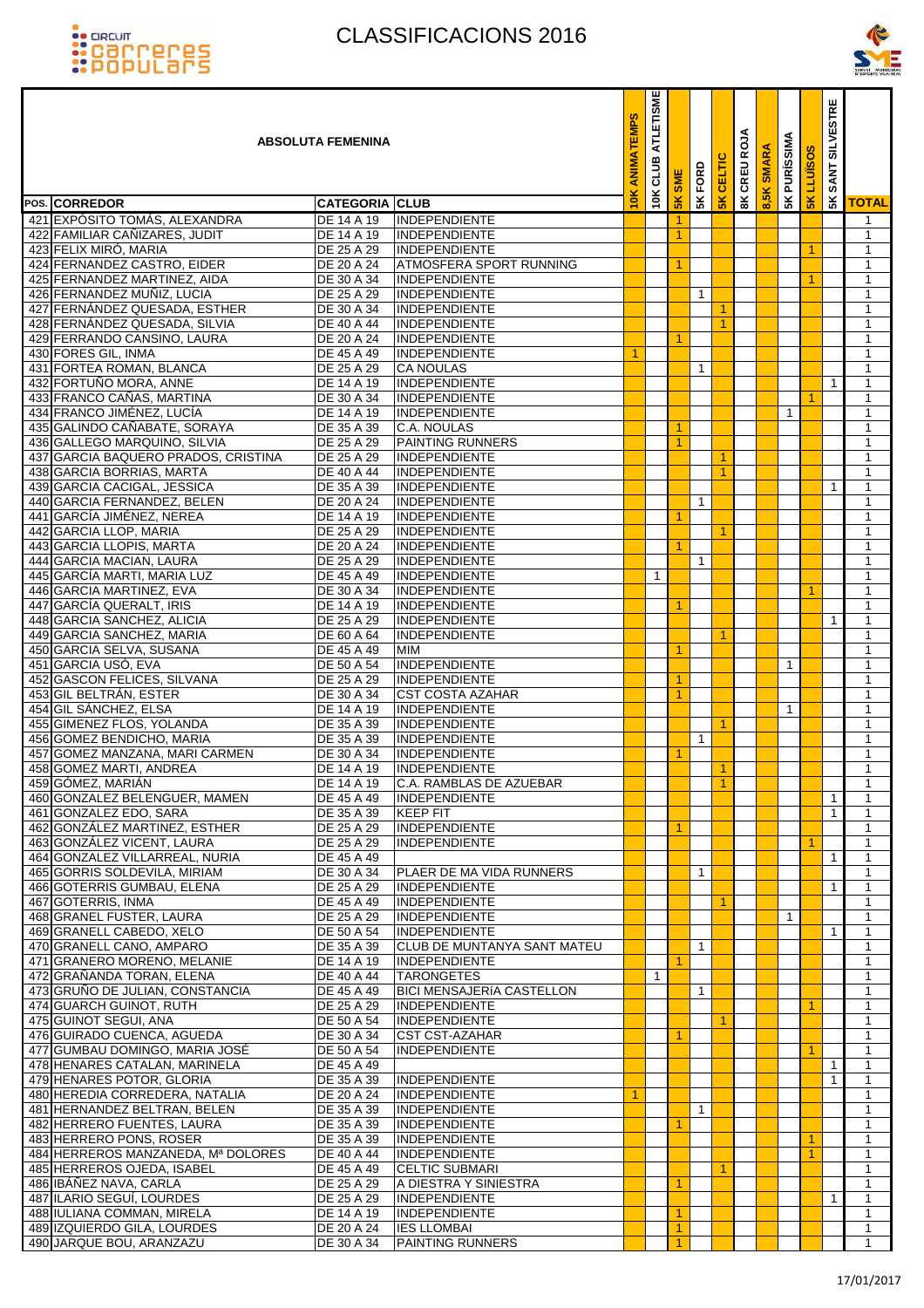



|                                                                    | <b>ABSOLUTA FEMENINA</b><br>POS. CORREDOR<br><b>CATEGORIA CLUB</b><br>491 JUAN RODRIGUEZ, CRISTINA<br><b>INDEPENDIENTE</b><br>DE 40 A 44<br>492 JUANGO BARQUIN, EVA<br>DE 40 A 44<br><b>INDEPENDIENTE</b> |                                                       |     | ATLETISME<br>CLUB<br>10K | SME<br>$\frac{1}{2}$ | <b>SK FORD</b> | <b>5K CELTIC</b>     | 8K CREU ROJA | 8,5K SMARA | <b>5K PURÍSSIMA</b> | <b>LLUISOS</b><br>$\frac{1}{2}$ | <b>SILVESTRE</b><br>SANT:<br>5K |                              |
|--------------------------------------------------------------------|-----------------------------------------------------------------------------------------------------------------------------------------------------------------------------------------------------------|-------------------------------------------------------|-----|--------------------------|----------------------|----------------|----------------------|--------------|------------|---------------------|---------------------------------|---------------------------------|------------------------------|
|                                                                    |                                                                                                                                                                                                           |                                                       | 10K |                          |                      |                |                      |              |            |                     |                                 |                                 | <b>TOTAL</b>                 |
|                                                                    |                                                                                                                                                                                                           |                                                       |     |                          |                      | $\overline{1}$ |                      |              |            |                     | 1                               |                                 | $\mathbf{1}$<br>$\mathbf{1}$ |
| 493 JULIA OROSIA, VIVIANA                                          | DE 35 A 39                                                                                                                                                                                                | IN                                                    |     |                          |                      |                |                      |              |            |                     |                                 | 1                               | $\mathbf{1}$                 |
| 494 LAFUENTE SANZ, MARIA                                           | DE 20 A 24                                                                                                                                                                                                | ORPESACORRE                                           |     |                          | 1                    |                |                      |              |            |                     |                                 |                                 | $\mathbf{1}$                 |
| 495 LAZARO PEREZ, TERE                                             | DE 40 A 44                                                                                                                                                                                                | <b>SIN CLUB</b>                                       |     |                          |                      |                |                      |              |            |                     |                                 |                                 | $\mathbf{1}$                 |
| 496 LLOP MONTON, DORA                                              | DE 50 A 54                                                                                                                                                                                                | <b>INDEPENDIENTE</b>                                  |     |                          |                      |                | 1                    |              |            |                     |                                 |                                 | 1                            |
| 497 LLOP RAMON, MAITE                                              | DE 40 A 44                                                                                                                                                                                                | <b>KEEP FIT</b>                                       |     |                          |                      |                |                      |              |            |                     |                                 | 1                               | $\mathbf{1}$                 |
| 498 LLOP TAMBORERO, ASUNCION<br>499 LLOPIS NIETO, GEMA             | DE 35 A 39<br>DE 30 A 34                                                                                                                                                                                  | INDEPENDIENTE<br><b>PLAER DE MAVIDA</b>               |     |                          |                      |                |                      |              |            |                     |                                 | 1                               | $\mathbf{1}$<br>$\mathbf 1$  |
| 500 LLORENS LLOP, ANA                                              | DE 40 A 44                                                                                                                                                                                                | <b>INDEPENDIENTE</b>                                  |     |                          |                      |                | -1                   |              |            |                     |                                 |                                 | $\mathbf{1}$                 |
| 501 LOPEZ CANO, LETICIA                                            | DE 30 A 34                                                                                                                                                                                                | C.D. NEVER STOP RUNNING                               |     | $\mathbf{1}$             |                      |                |                      |              |            |                     |                                 |                                 | $\mathbf{1}$                 |
| 502 LOPEZ SALMERON, LORETO                                         | DE 40 A 44                                                                                                                                                                                                | <b>KEEP FIT</b>                                       |     |                          |                      |                |                      |              |            |                     |                                 | 1                               | $\mathbf{1}$                 |
| 503 LOZANO PERPIÑAN, IRENE                                         | <b>DE 14 A 19</b>                                                                                                                                                                                         | <b>INDEPENDIENTE</b>                                  |     |                          | 1                    |                |                      |              |            |                     |                                 |                                 | $\mathbf{1}$                 |
| 504 MACARIE, CUIZELA                                               | DE 35 A 39                                                                                                                                                                                                | <b>KEEP FIT</b>                                       |     |                          |                      |                |                      |              |            |                     |                                 | 1                               | $\mathbf{1}$                 |
| 505 MACIAS NAZARENO, DAYANARY<br>506 MACIAS NAZARENO, ROMINA       | <b>DE 14 A 19</b><br>DE 20 A 24                                                                                                                                                                           | <b>INDEPENDIENTE</b><br><b>INDEPENDIENTE</b>          |     |                          |                      |                |                      |              |            | 1<br>$\mathbf{1}$   |                                 |                                 | $\mathbf{1}$<br>$\mathbf{1}$ |
| 507 MARCHANTE GALINDO, VERONICA                                    | DE 30 A 34                                                                                                                                                                                                | <b>TRILAVALL</b>                                      |     |                          |                      |                | 1                    |              |            |                     |                                 |                                 | 1                            |
| 508 MARCILLA ULLDEMOLINS, CARMINA                                  | DE 45 A 49                                                                                                                                                                                                | INDEPENDIENTE                                         |     |                          |                      |                | -1                   |              |            |                     |                                 |                                 | $\mathbf{1}$                 |
| 509 MARCILLA ULLDEMOLINS, EVA                                      | DE 45 A 49                                                                                                                                                                                                | <b>INDEPENDIENTE</b>                                  |     |                          |                      |                | $\blacktriangleleft$ |              |            |                     |                                 |                                 | $\mathbf{1}$                 |
| 510 MARCILLA ULLDEMOLINS, INMA                                     | DE 35 A 39                                                                                                                                                                                                | <b>INDEPENDIENTE</b>                                  |     |                          |                      |                | 1                    |              |            |                     |                                 |                                 | $\mathbf 1$                  |
| 511 MARCILLA ULLDEMOLINS, Mª ANGELES                               | DE 40 A 44                                                                                                                                                                                                | <b>INDEPENDIENTE</b>                                  |     |                          |                      |                | -1                   |              |            |                     |                                 |                                 | $\mathbf{1}$                 |
| 512 MARCO ALBA. IRENE<br>513 MARÍN GARCÍA, LUCÍA                   | DE 40 A 44<br>DE 25 A 29                                                                                                                                                                                  | <b>COMMUNITY RUN EVASSION</b><br><b>INDEPENDIENTE</b> |     | $\mathbf{1}$             |                      |                |                      |              |            |                     |                                 |                                 | 1<br>$\mathbf{1}$            |
| 514 MARQUES CANO, SHEILA                                           | DE 30 A 34                                                                                                                                                                                                | <b>BICI MENSAJERÍA CASTELLON</b>                      |     |                          |                      | $\overline{1}$ |                      |              |            |                     |                                 |                                 | $\mathbf{1}$                 |
| 515 MARTIN, SABRINA                                                | DE 30 A 34                                                                                                                                                                                                | E- FITNESS LIFE HOUSE                                 |     |                          | $\mathbf{1}$         |                |                      |              |            |                     |                                 |                                 | $\mathbf{1}$                 |
| 516 MARTINEZ FRUCTUOSO, SUSI                                       | DE 45 A 49                                                                                                                                                                                                | INDEPENDIENTE                                         |     |                          |                      |                |                      |              |            |                     |                                 | 1                               | 1                            |
| 517 MARTINEZ GARCIA, RAQUEL                                        | DE 40 A 44                                                                                                                                                                                                | <b>INDEPENDIENTE</b>                                  |     |                          |                      |                |                      |              |            |                     |                                 |                                 | $\mathbf{1}$                 |
| 518 MARTINEZ MARTINEZ, CARMEN                                      | DE 50 A 54                                                                                                                                                                                                | <b>RUNNING CABANES</b>                                |     |                          |                      | $\mathbf{1}$   |                      |              |            |                     |                                 |                                 | 1                            |
| 519 MARTINEZ MARTINEZ, PAULA<br>520 MARTINEZ RUIZ, MAR             | DE 20 A 24                                                                                                                                                                                                | INDEPENDIENTE<br><b>INDEPENDIENTE</b>                 |     |                          | 1                    |                |                      |              |            |                     |                                 |                                 | $\mathbf{1}$                 |
| 521 MARTINEZ SALVA, MARIA AMPARO                                   | DE 40 A 44<br>DE 35 A 39                                                                                                                                                                                  | INDEPENDIENTE                                         |     |                          | 1                    |                | $\blacktriangleleft$ |              |            |                     |                                 |                                 | $\mathbf{1}$<br>$\mathbf 1$  |
| 522 MARTORELL GONZALEZ, ARANTXA                                    | DE 40 A 44                                                                                                                                                                                                | <b>INDEPENDIENTE</b>                                  |     |                          |                      |                | -1                   |              |            |                     |                                 |                                 | $\mathbf{1}$                 |
| 523 MATA CASTILLO, MARIA                                           | DE 14 A 19                                                                                                                                                                                                | <b>INDEPENDIENTE</b>                                  |     |                          |                      |                |                      |              |            | $\mathbf{1}$        |                                 |                                 | 1                            |
| 524 MATA RIBES, BIENVENIDA                                         | DE 50 A 54                                                                                                                                                                                                | <b>INDEPENDIENTE</b>                                  |     |                          |                      |                | 1                    |              |            |                     |                                 |                                 | $\mathbf{1}$                 |
| 525 MAZCUÑÁN MARTÍNEZ, CRISTINA                                    | DE 25 A 29                                                                                                                                                                                                | <b>INDEPENDIENTE</b>                                  |     |                          | 1                    |                |                      |              |            |                     |                                 |                                 | $\mathbf{1}$                 |
| 526 MEDALL GONZÁLEZ, MARIA DEL MAR<br>527 MEMBRADO CORMA, CRISTINA | DE 30 A 34                                                                                                                                                                                                | INDEPENDIENTE                                         |     |                          | 1<br>1               |                |                      |              |            |                     |                                 |                                 | $\mathbf{1}$<br>$\mathbf{1}$ |
| 528 MENDO MIRA, ANA                                                | DE 20 A 24<br>DE 40 A 44                                                                                                                                                                                  | INDEPENDIENTE<br><b>INDEPENDIENTE</b>                 |     |                          | $\mathbf{1}$         |                |                      |              |            |                     |                                 |                                 | $\mathbf{1}$                 |
| 529 MENERO, ANA LUCIA                                              |                                                                                                                                                                                                           | DE 55 A 59   INDEPENDIENTE                            |     |                          |                      |                | $\mathbf{1}$         |              |            |                     |                                 |                                 | $\overline{1}$               |
| 530 MESKINE GUMBAU, FATIMA                                         | DE 25 A 29                                                                                                                                                                                                | INDEPENDIENTE                                         |     |                          |                      |                |                      |              |            | $\mathbf{1}$        |                                 |                                 | $\mathbf{1}$                 |
| 531 MIGUEL VELEZ, VERONICA                                         | DE 40 A 44                                                                                                                                                                                                | INDEPENDIENTE                                         |     |                          | 1                    |                |                      |              |            |                     |                                 |                                 | 1                            |
| 532 MIGUEL, ANDREA                                                 | DE 14 A 19                                                                                                                                                                                                | <b>INDEPENDIENTE</b>                                  |     |                          |                      |                |                      | $\mathbf{1}$ |            |                     |                                 |                                 | $\mathbf{1}$                 |
| 533 MILLA PRADES, INMA                                             | DE 45 A 49                                                                                                                                                                                                | <b>INDEPENDIENTE</b>                                  |     |                          |                      |                | -1                   |              |            |                     |                                 |                                 | $\mathbf{1}$                 |
| 534 MILLA PRADES, LOURDES<br>535 MIRAVET GARCIA, ALEJANDRA         | DE 45 A 49<br>DE 14 A 19                                                                                                                                                                                  | INDEPENDIENTE<br>INDEPENDIENTE                        |     |                          |                      |                | -1                   |              |            |                     |                                 | 1                               | $\mathbf{1}$<br>$\mathbf{1}$ |
| 536 MIRAVET JUAN, SUSANA                                           | DE 50 A 54                                                                                                                                                                                                | INDEPENDIENTE                                         |     |                          |                      |                |                      |              |            | 1                   |                                 |                                 | $\mathbf{1}$                 |
| 537 MIRICA, VIRGIL                                                 | DE 35 A 39                                                                                                                                                                                                |                                                       |     |                          |                      |                |                      |              |            |                     |                                 | $\mathbf{1}$                    | $\mathbf{1}$                 |
| 538 MONFORT ALBESA, ANA                                            | DE 25 A 29                                                                                                                                                                                                | <b>INDEPENDIENTE</b>                                  |     |                          | 1                    |                |                      |              |            |                     |                                 |                                 | $\mathbf{1}$                 |
| 539 MONFORT ALBESA, LAURA                                          | DE 25 A 29                                                                                                                                                                                                | <b>INDEPENDIENTE</b>                                  |     |                          | 1                    |                |                      |              |            |                     |                                 |                                 | $\mathbf{1}$                 |
| 540 MONFORT SANZ, MARTINA<br>541 MONSONIS USO, ROSA                | DE 30 A 34                                                                                                                                                                                                | INDEPENDIENTE                                         |     |                          |                      |                |                      |              |            |                     |                                 | 1                               | 1                            |
| 542 MONTESINOS GARCIA, MARISA                                      | DE 25 A 29<br>DE 40 A 44                                                                                                                                                                                  | <b>KEEP FIT</b><br><b>XTREM ALMENARA</b>              |     |                          |                      |                |                      |              |            |                     | $\mathbf{1}$                    | 1                               | 1<br>$\mathbf{1}$            |
| 543 MONTIEL ROMERO, NOELIA                                         | DE 25 A 29                                                                                                                                                                                                | INDEPENDIENTE                                         |     |                          |                      |                |                      |              |            |                     |                                 |                                 | $\mathbf{1}$                 |
| 544 MONTON BORT, CLARA                                             | DE 40 A 44                                                                                                                                                                                                | <b>INDEPENDIENTE</b>                                  |     |                          |                      |                | -1                   |              |            |                     |                                 |                                 | $\mathbf{1}$                 |
| 545 MONZO GUILLAMON, PALOMA                                        | DE 35 A 39                                                                                                                                                                                                | <b>TARONGETES</b>                                     |     |                          |                      |                |                      |              |            |                     | 1.                              |                                 | $\mathbf{1}$                 |
| 546 MONZO PONS, ROSA                                               | DE 45 A 49                                                                                                                                                                                                | <b>TARONGETES</b>                                     |     | $\mathbf{1}$             |                      |                |                      |              |            |                     |                                 |                                 | $\mathbf{1}$                 |
| 547 MORA ALCARAZ, GISELA                                           | <b>DE 14 A 19</b>                                                                                                                                                                                         | <b>INDEPENDIENTE</b>                                  |     |                          |                      |                |                      |              |            |                     |                                 | $\mathbf{1}$                    | $\mathbf{1}$                 |
| 548 MORA GIMENEZ, MARIA<br>549 MORA GOTERRIS, PALOMA               | DE 50 A 54<br>DE 35 A 39                                                                                                                                                                                  | <b>INDEPENDIENTE</b><br><b>INDEPENDIENTE</b>          |     |                          |                      |                |                      | $\mathbf{1}$ |            |                     |                                 |                                 | $\mathbf{1}$<br>$\mathbf{1}$ |
| 550 MORA MONDÉJAR, PAULA CRISTINA                                  | DE 20 A 24                                                                                                                                                                                                | <b>CORRELIANA</b>                                     |     | $\mathbf{1}$             |                      |                |                      |              |            | 1                   |                                 |                                 | $\mathbf{1}$                 |
| 551 MORA, PEPA                                                     | DE 55 A 59                                                                                                                                                                                                | INDEPENDIENTE                                         |     |                          |                      |                |                      | 1            |            |                     |                                 |                                 | $\mathbf{1}$                 |
| 552 MORENO GUAL, SOFIA                                             | DE 35 A 39                                                                                                                                                                                                | INDEPENDIENTE                                         |     |                          | 1                    |                |                      |              |            |                     |                                 |                                 | $\mathbf{1}$                 |
| 553 MORENO SEGLAR, ESTEFANIA                                       | DE 30 A 34                                                                                                                                                                                                | <b>INDEPENDIENTE</b>                                  |     |                          | 1.                   |                |                      |              |            |                     |                                 |                                 | $\mathbf{1}$                 |
| 554 MORENO SOLER, LLEDÓ                                            | DE 25 A 29                                                                                                                                                                                                | <b>INDEPENDIENTE</b>                                  |     |                          |                      |                |                      |              |            | $\mathbf{1}$        |                                 |                                 | $\mathbf{1}$                 |
| 555 MUÑOZ ANDRES, LAURA                                            | DE 40 A 44                                                                                                                                                                                                | <b>INDEPENDIENTE</b><br>INDEPENDIENTE                 |     |                          |                      |                | -1                   |              |            |                     |                                 |                                 | $\mathbf{1}$                 |
| 556 MUÑOZ GARCÍA, BEATRIZ<br>557 MURGA PUCHE, MARISOL              | DE 25 A 29<br>DE 45 A 49                                                                                                                                                                                  |                                                       |     |                          |                      |                |                      |              |            | $\mathbf{1}$        |                                 | $\mathbf{1}$                    | $\mathbf{1}$<br>$\mathbf{1}$ |
| 558 NAPOLITANO, SONIA                                              | <b>MAS65</b>                                                                                                                                                                                              | S.D. CORRECAMINOS                                     |     | $\mathbf{1}$             |                      |                |                      |              |            |                     |                                 |                                 | $\mathbf{1}$                 |
| 559 NAVARRO MANZANARES, LYDIA                                      | DE 14 A 19                                                                                                                                                                                                | <b>INDEPENDIENTE</b>                                  |     |                          |                      |                |                      |              |            | $\mathbf{1}$        |                                 |                                 | $\mathbf{1}$                 |
| 560 NAVARRO ORTELLS, ISABEL                                        | DE 45 A 49                                                                                                                                                                                                | INDEPENDIENTE                                         |     |                          |                      |                |                      |              |            |                     |                                 |                                 | 1                            |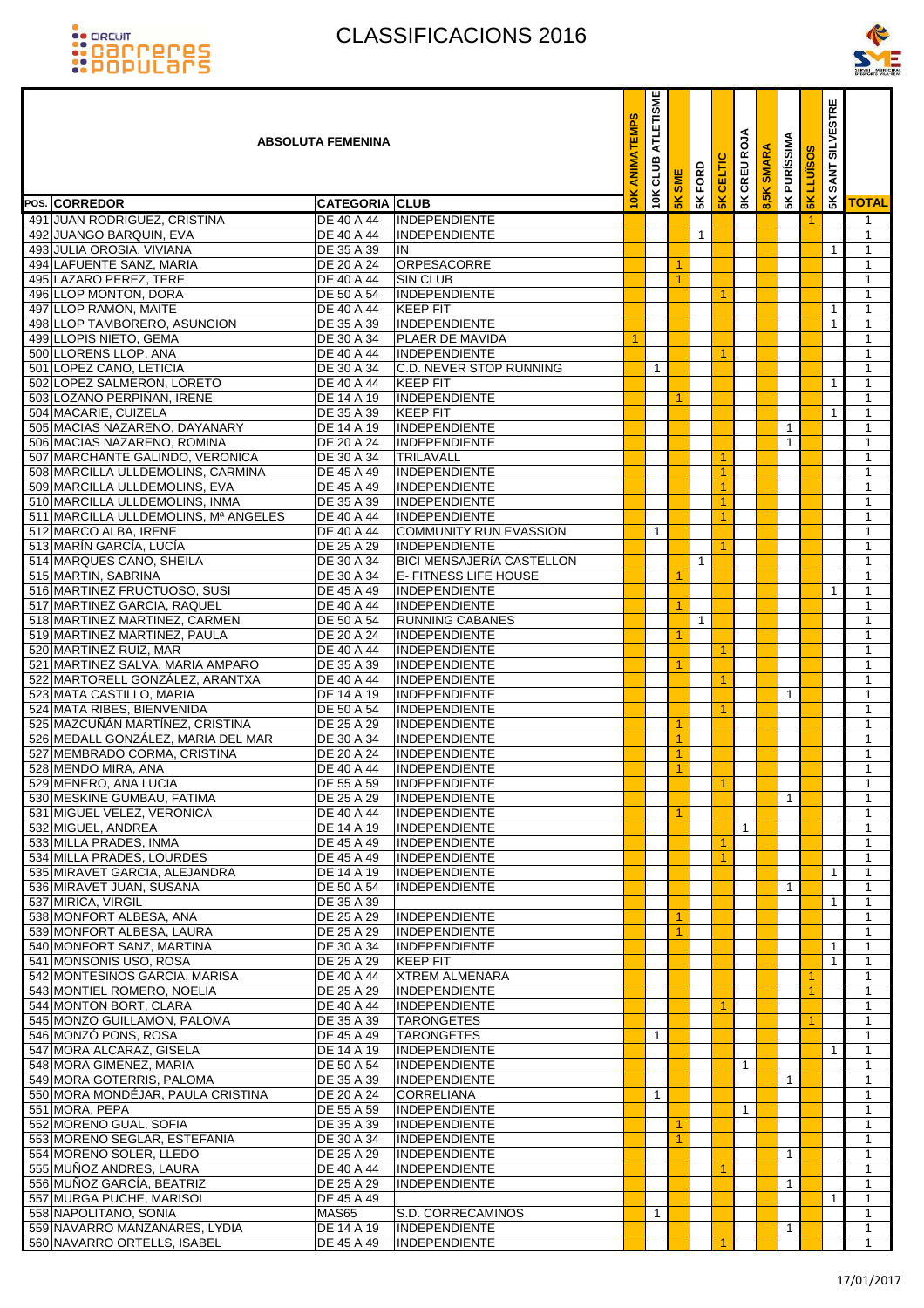



| <b>ABSOLUTA FEMENINA</b><br>POS. CORREDOR<br><b>CATEGORIA CLUB</b><br>561 NEBOT LÓPEZ, CARMEN<br>INDEPENDIENTE<br>DE 14 A 19<br>562 NEBOT MIRE, MARIA<br>DE 14 A 19<br>INDEPENDENT |                          |                                                 | <b>TEMPS</b><br><b>ANIMA</b><br>10K | ATLETISME<br><b>CLUB</b><br>10K | 5K SME       | <b>SK FORD</b> | <b>5K CELTIC</b>     | 8K CREU ROJA | 8,5K SMARA   | 5K PURÍSSIMA | <b>SK LLUISOS</b> | <b>SILVESTRE</b><br>SANT: |                                |
|------------------------------------------------------------------------------------------------------------------------------------------------------------------------------------|--------------------------|-------------------------------------------------|-------------------------------------|---------------------------------|--------------|----------------|----------------------|--------------|--------------|--------------|-------------------|---------------------------|--------------------------------|
|                                                                                                                                                                                    |                          |                                                 |                                     |                                 |              |                |                      |              |              |              |                   | 5K                        | <b>TOTAL</b>                   |
|                                                                                                                                                                                    |                          |                                                 |                                     | $\mathbf{1}$                    |              |                |                      |              |              | $\mathbf{1}$ |                   |                           | $\mathbf{1}$<br>$\mathbf{1}$   |
| 563 NEBOT PÉREZ, MARIOLA                                                                                                                                                           | DE 35 A 39               | <b>INDEPENDIENTE</b>                            |                                     |                                 | $\mathbf{1}$ |                |                      |              |              |              |                   |                           | $\mathbf{1}$                   |
| 564 NEBOT TOVAR, ANNA                                                                                                                                                              | DE 14 A 19               | INDEPENDIENTE                                   |                                     |                                 |              |                |                      |              |              |              | 1                 |                           | $\mathbf{1}$                   |
| 565 NEBOT TOVAR, PAULA                                                                                                                                                             | DE 20 A 24               | <b>INDEPENDIENTE</b>                            |                                     |                                 |              |                |                      |              |              |              |                   |                           | $\mathbf{1}$                   |
| 566 NICOLA CRISTEA, ADELA                                                                                                                                                          | DE 14 A 19               | <b>INDEPENDIENTE</b>                            |                                     |                                 | 1            |                |                      |              |              |              |                   |                           | 1                              |
| 567 NUÑO DE HARO, SILVIA                                                                                                                                                           | DE 50 A 54               | <b>INDEPENDIENTE</b>                            |                                     |                                 |              |                |                      |              |              |              |                   | 1                         | $\mathbf{1}$                   |
| 568 ORDOÑEZ RODRIGUEZ, ELENA<br>569 ORTELLS BADENES, MARTA                                                                                                                         | DE 50 A 54<br>DE 40 A 44 | C.D. NEVER STOP RUNNING<br><b>TARONGETES</b>    |                                     | $\mathbf{1}$                    |              |                |                      |              |              |              |                   |                           | $\mathbf{1}$<br>$\mathbf{1}$   |
| 570 ORTUÑO FORCADA, MIRIAM                                                                                                                                                         | DE 30 A 34               | INDEPENDIENTE                                   |                                     |                                 | 1            |                | -1                   |              |              |              |                   |                           | $\mathbf{1}$                   |
| 571 PALLARES BOU, CARMEN                                                                                                                                                           | DE 45 A 49               | A-6                                             |                                     |                                 | $\mathbf{1}$ |                |                      |              |              |              |                   |                           | $\mathbf{1}$                   |
| 572 PALLARES FORCADA, LLEDO                                                                                                                                                        | DE 14 A 19               | C.M. LA PEDRERA                                 |                                     |                                 | 1            |                |                      |              |              |              |                   |                           | $\mathbf{1}$                   |
| 573 PARRA FRUCTUOSO, YOLANDA                                                                                                                                                       | DE 45 A 49               |                                                 |                                     |                                 |              |                |                      |              |              |              |                   | 1                         | $\mathbf{1}$                   |
| 574 PASTOR GARCIA, LLUM                                                                                                                                                            | DE 55 A 59               | <b>INDEPENDIENTE</b>                            |                                     |                                 |              |                | 1                    |              |              |              |                   |                           | $\mathbf{1}$                   |
| 575 PECO RABAZA, MARIA                                                                                                                                                             | DE 35 A 39               | <b>INDEPENDIENTE</b>                            |                                     |                                 |              | $\overline{1}$ |                      |              |              |              |                   |                           | $\mathbf{1}$                   |
| 576 PEDRO ALVAREZ, PATRICIA<br>577 PEGUERO CADAVAL, ROSA                                                                                                                           | DE 40 A 44<br>DE 25 A 29 | <b>INDEPENDIENTE</b><br><b>SANUS VITAE</b>      |                                     |                                 | 1            |                |                      |              |              |              |                   |                           | $\mathbf{1}$<br>$\mathbf{1}$   |
| 578 PEREZ GARCIA, ISABEL                                                                                                                                                           | DE 50 A 54               | <b>INDEPENDIENTE</b>                            |                                     |                                 |              |                |                      |              |              |              | 1                 |                           | $\mathbf{1}$                   |
| 579 PEREZ MORA, SARA                                                                                                                                                               | DE 14 A 19               | <b>INDEPENDIENTE</b>                            |                                     |                                 |              |                |                      |              |              |              |                   | 1                         | $\mathbf{1}$                   |
| 580 PITARCH ALMELA, FINA                                                                                                                                                           | DE 60 A 64               | INDEPENDIENTE                                   |                                     |                                 |              |                | 1                    |              |              |              |                   |                           | $\mathbf{1}$                   |
| 581 PLAZA TIRADO, CRISTINA                                                                                                                                                         | DE 40 A 44               | <b>TARONGETES</b>                               |                                     |                                 |              |                |                      |              |              |              | 1                 |                           | $\mathbf{1}$                   |
| 582 PRADES GUILLAMON, Mª CARMEN                                                                                                                                                    | DE 40 A 44               | <b>INDEPENDIENTE</b>                            |                                     |                                 |              |                | 1                    |              |              |              |                   |                           | $\mathbf{1}$                   |
| 583 PRADES MUNDINA, IDOYA<br>584 PRADES SOLER, DIANA                                                                                                                               | DE 40 A 44<br>DE 40 A 44 | <b>INDEPENDIENTE</b><br>C.A. ONDA               |                                     |                                 | 1            |                | 1                    |              |              |              |                   |                           | $\mathbf{1}$<br>$\mathbf{1}$   |
| 585 PRIETO DONCEL, MARIA JOSE                                                                                                                                                      | DE 35 A 39               | <b>INDEPENDIENTE</b>                            | 1                                   |                                 |              |                |                      |              |              |              |                   |                           | $\mathbf{1}$                   |
| 586 PRIETO SANCHEZ, GLORIA                                                                                                                                                         | DE 40 A 44               | <b>INDEPENDIENTE</b>                            |                                     |                                 |              |                | 1                    |              |              |              |                   |                           | $\mathbf{1}$                   |
| 587 PUIG PARNAU, MARTA                                                                                                                                                             | DE 25 A 29               | C. HANDBOL BORDILS                              |                                     |                                 |              |                |                      |              |              |              |                   |                           | $\mathbf{1}$                   |
| 588 QUERAL TENA, FANNY                                                                                                                                                             | DE 40 A 44               | <b>INDEPENDIENTE</b>                            |                                     |                                 |              |                |                      |              | $\mathbf{1}$ |              |                   |                           | 1                              |
| 589 QUEROL LÓPEZ, PAULA                                                                                                                                                            | DE 14 A 19               | INDEPENDIENTE                                   |                                     |                                 |              |                |                      |              |              | $\mathbf 1$  |                   |                           | $\mathbf{1}$                   |
| 590 REBOLL CAÑADA, ANA                                                                                                                                                             | DE 35 A 39               | <b>INDEPENDIENTE</b>                            |                                     |                                 |              |                | $\blacktriangleleft$ |              |              |              |                   |                           | $\mathbf{1}$                   |
| 591 REJANO GUMBAU, MARIA<br>592 REMOLAR COSTA, BLANCA                                                                                                                              | DE 20 A 24<br>DE 50 A 54 | C. N. VILA-REAL<br><b>INDEPENDIENTE</b>         |                                     |                                 | 1            |                | -1                   |              |              |              |                   |                           | $\mathbf 1$<br>$\mathbf{1}$    |
| 593 RENAU RIVERO, TAMARA                                                                                                                                                           | DE 25 A 29               | INDEPENDIENTE                                   |                                     |                                 |              |                |                      |              |              |              |                   |                           | 1                              |
| 594 REVERTER BAÑÓN, EVA                                                                                                                                                            | DE 50 A 54               | <b>INDEPENDIENTE</b>                            |                                     |                                 | 1            |                |                      |              |              |              |                   |                           | $\mathbf{1}$                   |
| 595 RIBELLES MANZANET, MAR                                                                                                                                                         | DE 14 A 19               | <b>INDEPENDIENTE</b>                            |                                     |                                 |              |                |                      |              |              |              |                   | 1                         | $\mathbf{1}$                   |
| 596 RIBELLES, EVA                                                                                                                                                                  | <b>DE 20 A 24</b>        | <b>INDEPENDIENTE</b>                            |                                     |                                 |              |                |                      |              |              |              |                   | 1                         | $\mathbf{1}$                   |
| 597 RIBES CREUS, BIENVENIDA                                                                                                                                                        | MAS65                    | <b>INDEPENDIENTE</b>                            |                                     |                                 |              |                | -1                   |              |              |              |                   |                           | $\mathbf{1}$                   |
| 598 RIBES GARCIA, MAITA<br>599 RIPOLLES CUÑ, ELENA                                                                                                                                 | DE 45 A 49<br>DE 40 A 44 | <b>BENICASSIM RUNNERS</b><br>INDEPENDIENTE      |                                     |                                 |              | $\overline{1}$ |                      |              |              |              |                   |                           | $\mathbf{1}$<br>$\overline{1}$ |
| 600 RIPOLLES PI, MARIA                                                                                                                                                             | DE 30 A 34               | INDEPENDIENTE                                   |                                     |                                 |              |                |                      |              |              |              |                   | $\mathbf{1}$              | $\mathbf{1}$                   |
| 601 RIVAS PLASENCIA, ARANCHA                                                                                                                                                       | DE 40 A 44               | <b>INDEPENDIENTE</b>                            |                                     |                                 |              |                | -1                   |              |              |              |                   |                           | $\mathbf{1}$                   |
| 602 ROBLES TRUJILLO, MAMEN                                                                                                                                                         | DE 30 A 34               |                                                 |                                     |                                 |              |                |                      |              |              |              |                   | $\mathbf{1}$              | $\mathbf{1}$                   |
| 603 RODA GIMENEZ, SILVIA                                                                                                                                                           | DE 14 A 19               | L'OVELLA CORRE                                  |                                     |                                 | 1            |                |                      |              |              |              |                   |                           | $\mathbf{1}$                   |
| 604 RODA, LOLI                                                                                                                                                                     | DE 55 A 59               | <b>LLUISOS</b>                                  |                                     |                                 |              |                |                      |              |              |              |                   |                           | $\mathbf{1}$                   |
| 605 RODRIGUEZ SOLSONA, VANESSA                                                                                                                                                     | DE 35 A 39               | <b>INDEPENDIENTE</b>                            |                                     |                                 | 1            |                |                      |              |              |              |                   |                           | $\mathbf{1}$                   |
| 606 RODRIGUEZ, CELIA<br>607 ROIG PERAIRE, LORENA                                                                                                                                   | DE 55 A 59<br>DE 25 A 29 | INDEPENDIENTE<br><b>INDEPENDIENTE</b>           |                                     |                                 | $\mathbf{1}$ |                |                      |              |              |              |                   | 1                         | $\mathbf{1}$<br>$\mathbf{1}$   |
| 608 ROMAN ROMERO, MARIA JOSE                                                                                                                                                       | DE 45 A 49               | <b>PYC DANCE</b>                                |                                     |                                 | 1            |                |                      |              |              |              |                   |                           | $\mathbf{1}$                   |
| 609 ROMEO CASANOVAS, MAR                                                                                                                                                           | DE 55 A 59               | L'OVELLA CORRE                                  |                                     |                                 | 1            |                |                      |              |              |              |                   |                           | $\mathbf{1}$                   |
| 610 ROVIRA BOSCA, LAURA                                                                                                                                                            | DE 25 A 29               | INDEPENDIENTE                                   |                                     |                                 |              |                | 1                    |              |              |              |                   |                           | 1                              |
| 611 RUBIO LÓPEZ, YAIZA                                                                                                                                                             | DE 20 A 24               | INDEPENDIENTE                                   |                                     |                                 |              |                |                      |              |              | 1            |                   |                           | $\mathbf{1}$                   |
| 612 RUIZ NOVA, INMA                                                                                                                                                                | DE 45 A 49               | <b>INDEPENDIENTE</b>                            |                                     |                                 |              |                |                      |              |              | $\mathbf{1}$ |                   |                           | $\mathbf{1}$                   |
| 613 RUIZ RUIZ, MARÍA<br>614 SALES CARAQUITENA, CRISTINA                                                                                                                            | DE 35 A 39<br>DE 40 A 44 | ATMOSFERA SPORT RUNNING<br><b>INDEPENDIENTE</b> |                                     |                                 | 1            |                |                      |              |              |              |                   |                           | $\mathbf{1}$<br>$\mathbf{1}$   |
| 615 SALVADOR RAMAL, CRISTINA                                                                                                                                                       | DE 25 A 29               | <b>INDEPENDIENTE</b>                            |                                     |                                 |              |                | 1                    |              |              |              |                   |                           | $\mathbf{1}$                   |
| 616 SAMPEDRO MENERO, SILVIA                                                                                                                                                        | DE 30 A 34               | <b>INDEPENDIENTE</b>                            |                                     |                                 |              |                |                      |              |              |              |                   |                           | $\mathbf{1}$                   |
| 617 SANCHEZ ARROYO, MARI CARMEN                                                                                                                                                    | DE 50 A 54               | <b>INDEPENDIENTE</b>                            |                                     |                                 |              |                |                      |              |              | $\mathbf{1}$ |                   |                           | $\mathbf{1}$                   |
| 618 SANCHEZ BALLADA, ALICIA                                                                                                                                                        | DE 40 A 44               | <b>EL ULTIMO LA LLEVA</b>                       |                                     | $\mathbf{1}$                    |              |                |                      |              |              |              |                   |                           | $\mathbf{1}$                   |
| 619 SANCHEZ CANO, LUCIA                                                                                                                                                            | DE 14 A 19               | <b>INDEPENDIENTE</b>                            |                                     |                                 |              |                |                      |              |              | $\mathbf{1}$ |                   |                           | $\mathbf{1}$                   |
| 620 SANCHEZ FIGUEIRAS, JESSIC<br>621 SÁNCHEZ GÓMEZ, ESTHER                                                                                                                         | DE 20 A 24<br>DE 35 A 39 | <b>INDEPENDIENTE</b><br><b>OUTDOOR PT</b>       |                                     |                                 |              |                |                      |              |              | $\mathbf{1}$ | 1.                |                           | $\mathbf{1}$<br>$\mathbf{1}$   |
| 622 SANCHEZ MARIN, MARIA JOSE                                                                                                                                                      | DE 40 A 44               | C.A. ONDA                                       |                                     |                                 | 1            |                |                      |              |              |              |                   |                           | $\mathbf{1}$                   |
| 623 SANCHEZ ORTEGA, YOLANDA                                                                                                                                                        | DE 40 A 44               | <b>INDEPENDIENTE</b>                            |                                     |                                 |              |                |                      |              |              |              |                   | 1                         | $\mathbf{1}$                   |
| 624 SANCHEZ REOLID, ALICIA                                                                                                                                                         | DE 20 A 24               | <b>INDEPENDIENTE</b>                            |                                     |                                 |              |                | 1                    |              |              |              |                   |                           | $\mathbf{1}$                   |
| 625 SANCHO BALAGUER, ELENA                                                                                                                                                         | DE 25 A 29               | <b>INDEPENDIENTE</b>                            |                                     |                                 |              |                |                      |              |              |              | 1.                |                           | $\mathbf{1}$                   |
| 626 SANTOS FLORES, PATRICIA                                                                                                                                                        | DE 35 A 39               | <b>INDEPENDIENTE</b>                            |                                     |                                 |              |                |                      |              |              |              |                   |                           | $\mathbf{1}$                   |
| 627 SARRIA FIESTAS, Mª JOSE                                                                                                                                                        | DE 14 A 19               | <b>INDEPENDIENTE</b>                            |                                     |                                 |              |                |                      |              |              | 1            |                   |                           | $\mathbf{1}$                   |
| 628 SARRION TAMARIT, TATIANA<br>629 SEGURA BELTRAN, NÜRIA                                                                                                                          | DE 40 A 44<br>DE 25 A 29 | INDEPENDENT<br><b>EP TURIS</b>                  |                                     | $\mathbf{1}$<br>$\mathbf{1}$    |              |                |                      |              |              |              |                   |                           | $\mathbf{1}$<br>$\mathbf{1}$   |
| 630 SERRANO LOPEZ, MAR                                                                                                                                                             | DE 35 A 39               | <b>TRILAVALL</b>                                |                                     |                                 |              |                |                      |              |              |              |                   |                           | $\mathbf{1}$                   |
|                                                                                                                                                                                    |                          |                                                 |                                     |                                 |              |                |                      |              |              |              |                   |                           |                                |